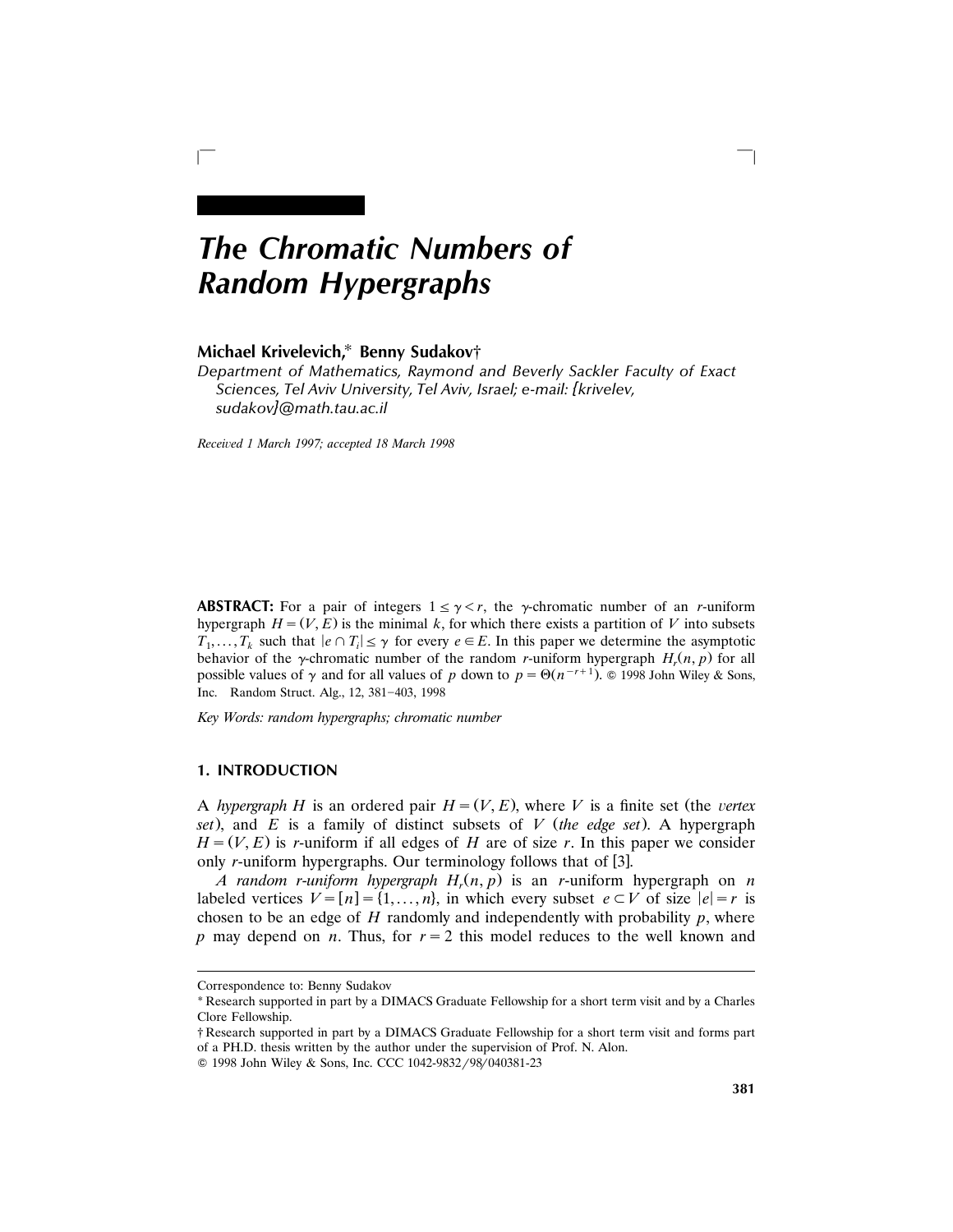thoroughly studied model  $G(n, p)$  of random graphs. The reader is referred to the paper of Karonski and Łuczak  $[6]$  for additional information and survey of the state of the art in random hypergraphs. In this paper we study some asymptotic properties of  $H_r(n, p)$ , that is, we think of *n* as tending to infinity while *r* is kept fixed.

One of the most interesting parameters of a random hypergraph is its chromatic number. Actually, a family of chromatic numbers can be defined as the reader will immediately see from the definitions below. For an integer  $1 \le \gamma \le r-1$ , a *y-independent set* in a hypergraph  $H = (V, E)$  is a subset  $V_0 \subseteq V$  such that  $|e \cap V_0| \le \gamma$ for every  $e \in E$ . The *y*-independence *number*  $\alpha_{\gamma}(H)$  of *H* is the maximal size of a  $\gamma$ -independent set. A *y-coloring* of *H* is a partition of the vertex set of *H* into  $\gamma$ -independent sets (colors). The  $\gamma$ -*chromatic number*  $\chi_{\gamma}(H)$  of *H* is the minimal number of colors in a  $\gamma$ -coloring of *H*. In particular, for  $\gamma = r - 1$  we require that every edge of *H* is not monochromatic, the corresponding chromatic number is usually called *the weak chromatic number* of *H*. In another extreme case  $\gamma = 1$  the vertices of every edge of *H* should be colored by distinct colors, the corresponding chromatic number is called *the strong chromatic number* of *H*. The notions of weak and strong chromatic numbers have been used in particular in [11].

This paper is devoted to the investigation of the asymptotic behavior of the chromatic numbers of a random hypergraph. For the case of random graphs  $(r = 2)$ , this problem has been studied intensively during the last 20 years and finally has been completely solved by Bollobás [4] for the case of dense graphs and by Łuczak [7] for all remaining values of probability. The key ingredient of both proofs was the use of martingales. However, for every  $r \geq 3$  and for every value of  $\gamma$  the situation was far from being clear. Only partial results have been known so far. Schmidt, Shamir, and Upfal in  $[11]$  considered the weak chromatic number and obtained lower and upper bounds which differ by a factor of 2. Schmidt  $[10]$  treated the case of a general  $\gamma$  and got lower and upper bounds whose ratio is bounded by an absolute constant, thus establishing the asymptotic order of magnitude of the  $\gamma$ -chromatic number. Finally, Shamir [12], again using martingale techniques, found the asymptotic value of the  $\gamma$ -chromatic number for the dense case [that is, when  $(n^{r-1}p)^{1/\gamma} \ge n^{1-\epsilon}$  for some fixed  $\epsilon > 0$ . For other values of *p* the problem remains unsolved. Moreover, even the asymptotic behavior of the  $\gamma$ -independence number was not known for these values of  $p$ . More details can be found in [6].

The main result of this paper is the following theorem.

**Theorem 1.** For every  $1 \leq \gamma \leq r-1$  there exists a constant  $d_0$  such that if

$$
d^{(\gamma)} = d^{(\gamma)}(n, p) = \gamma \binom{r-1}{\gamma} \binom{n-1}{r-1} p \ge d_0
$$

and  $d^{(\gamma)} = o(n^{\gamma})$ , then almost surely<sup>1</sup>

$$
\left(\frac{d^{(\gamma)}}{(\gamma+1)\log d^{(\gamma)}}\right)^{1/\gamma}\leq \chi_{\gamma}\big(H_r(n,p)\big)\leq \left(\frac{d^{(\gamma)}}{(\gamma+1)\log d^{(\gamma)}}\left(1+\frac{1}{\log^{0.1} d^{(\gamma)}}\right)\right)^{1/\gamma}.
$$

<sup>1</sup>An event  $\mathcal{E}_n$  holds *almost surely* (a.s.) in  $H_r(n, p)$  if the probability of  $\mathcal{E}_n$  tends to 1 as *n* tends to infinity.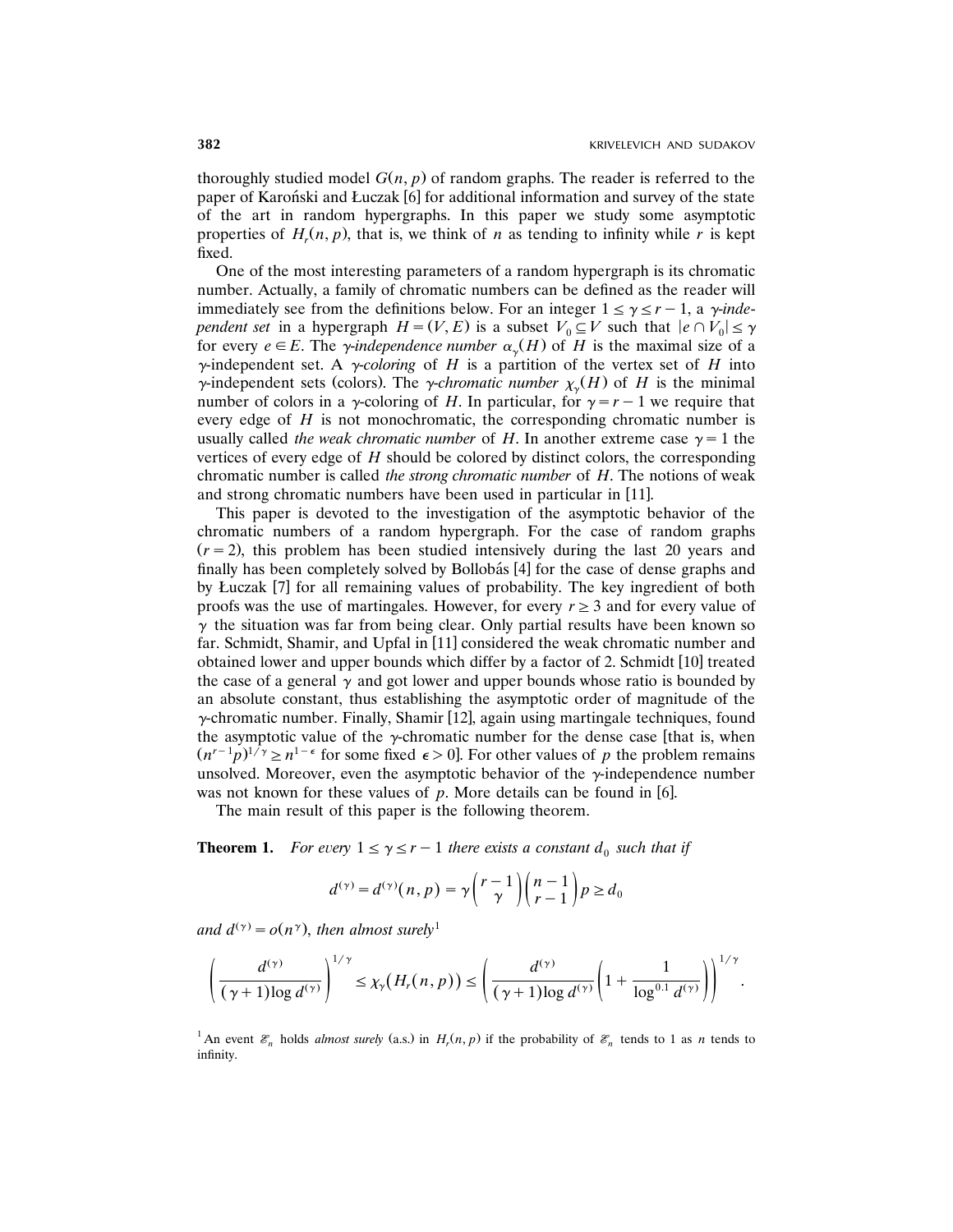This statement combined with the result of Shamir solves the problem completely. Note that for  $r = 2$  the above theorem essentially coincides with the theorem of Łuczak  $[7]$ . It is worth mentioning here that we do not make any attempt to optimize an error term in the upper bound for  $\chi_v(H_r(n, p))$ .

Theorem 1 implies immediately (the difficult half of) the following corollary about the asymptotic value of the  $\gamma$ -independence number of  $H_r(n, p)$ .

**Corollary 1.** For every  $1 \le \gamma \le r-1$  there exists a constant  $d_0$  such that if

$$
d^{(\gamma)} = d^{(\gamma)}(n, p) = \gamma \binom{r-1}{\gamma} \binom{n-1}{r-1} p \ge d_0
$$

and  $d^{(\gamma)} = o(n^{\gamma})$ , then a.s.

$$
n\left(\frac{d^{(\gamma)}}{(\gamma+1)\log d^{(\gamma)}}\left(1+\frac{1}{\log^{0.1}d^{(\gamma)}}\right)\right)^{-(1/\gamma)} \leq \alpha_{\gamma}\left(H_r(n,p)\right)
$$

$$
\leq n\left(\frac{d^{(\gamma)}}{(\gamma+1)\log d^{(\gamma)}}\right)^{-(1/\gamma)}.
$$

The rest of the paper is organized as follows. The main idea of the proof is described briefly in Section 2. This section presents most of the crucial ingredients of the proof, whereas the somewhat complicated details are postponed to the subsequent sections. In Section 3 we state an upper bound for the  $\gamma$ -independence number of  $H_r(n, p)$ . In Section 4 we prove a technical lemma bounding the  $\gamma$ -chromatic number of the subhypergraphs of  $H_r(n, p)$  spanned by relatively small subsets of  $V$ . It turns out that establishing the asymptotic value of the weak chromatic number  $(y = r - 1)$  plays a key role in dealing with the other values of  $\gamma$ . We treat the weak chromatic number in Section 5, following mainly the proof of *Luczak.* Finally, in Section 6 we prove Theorem 1 for  $\gamma < r - 1$ .

Based on the results of Shamir [12] and Łuczak [7], we may assume that  $r \geq 3$ and that  $(n^{r-1}p)^{1/\gamma} \leq n^{1-\epsilon}$  for some  $\epsilon > 0$ . Throughout the paper, we omit occasionally the floor and ceiling signs for the sake of convenience. All logarithms are natural.

We use the following notation,

$$
H_U^i = \{e \cap U : e \in E(H), |e \cap U| = i\},
$$
  
\n
$$
H_U^{\geq i} = \bigcup_{j \geq i} H_U^i,
$$
  
\n
$$
d^{(\gamma)} = \gamma \binom{r-1}{\gamma} \binom{n-1}{r-1} p,
$$
  
\n
$$
d = d(n, p, r) = (r-1) \binom{n-1}{r-1} p,
$$
  
\n
$$
d^* = n^{r-1} p.
$$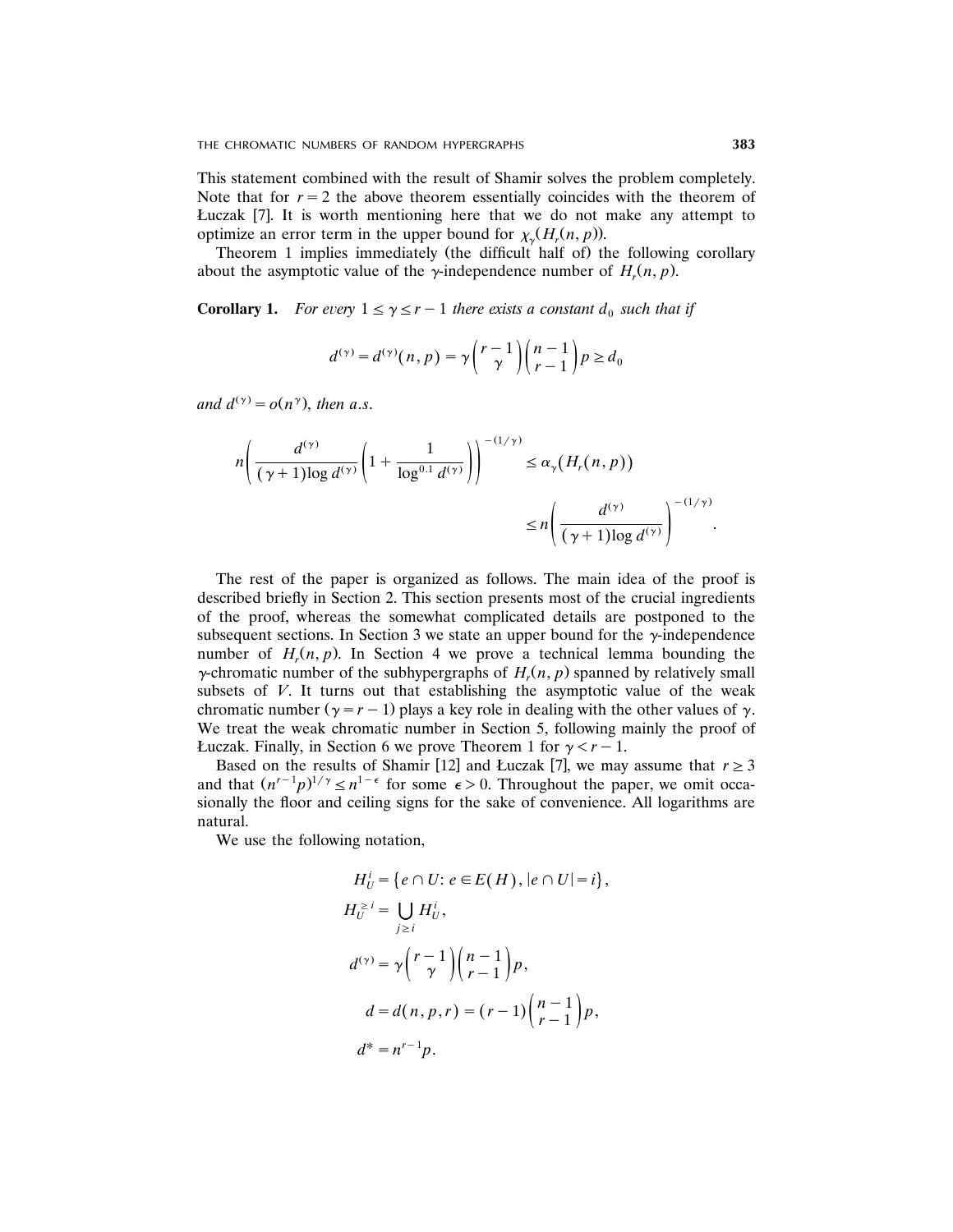# **2. THE MAIN IDEA**

In this section we describe briefly the core idea of the proof. We omit all technicalities and calculations, postponing them to the next sections.

First, it is quite easy to get a lower bound for the  $\gamma$ -chromatic number by upper bounding the  $\gamma$ -independence number. This in turn can be done by a straightforward first moment argument. Therefore, most of our efforts will be devoted to proving an upper bound.

It turns out that the weak chromatic number, that is, the case  $\gamma = r-1$  is much more tractable than the y-chromatic number for other values of  $\gamma$ . The main reason of this phenomenon originates from the fact, that the weak chromatic number is vertex Lipschitz (see, e.g., [2], Chap. 7, for relevant definitions and discussion). This means that if two hypergraphs  $H, H'$  with the same vertex set differ only in the edges containing some particular vertex  $v$ , then their weak chromatic numbers differ by at most one. This makes the situation in this case very similar to that in the random graph  $G(n, p)$ , thus enabling the use of martingales and the application of the main ideas of the proof of Łuczak [7].

However, for every  $\gamma < r-1$  the corresponding chromatic number ceases to be vertex Lipschitz. Therefore, we need to develop a different approach to tackle this case. Fortunately, one can use the upper bound for the weak chromatic number to cope with this task. We illustrate this by presenting an outline of the proof for the case  $r = 3$ ,  $\gamma = 1$ , that is, for the strong chromatic number of a 3-uniform random hypergraph. For this case  $d = d(n, p, 3) \approx n^2 p$  and we need to show that the strong chromatic number of  $H_3(n, p)$  is  $(1 + o(1))d/2 \log d$ .

Let  $s = \log^4(n^2p)$ . We fix a partition of the vertex set *V* into *s* parts  $V_1, \ldots, V_s$  of equal size  $|V_i| = n/s = n_0$ . Let  $H_i = H_{V_i}^{\geq 2}$ . For every  $1 \leq i \leq s$  we find a strong coloring of  $H_i$ , using pairwise disjoint sets of colors for different values of *i*.

Consider the hypergraph  $H_i$  for some *i*. It is important to note that most of the edges of  $H_i$  will be of size 2. These edges determine the asymptotic behavior of  $\chi_1(H_i)$ .

For  $j = 2, 3$  we denote  $H_{i,j} = H_{V_i}^j$ . A crucial observation in the whole proof is that for every subset  $e \subset V_i$  of size  $|e| = j$  the probability of the event "*e* is an edge of  $H_{i,j}$ <sup>"</sup> is exactly

$$
p_j=1-(1-p)^{\binom{n-n_0}{3-j}}\approx p\binom{n-n_0}{3-j}.
$$

Moreover, all these events are completely independent. Therefore, each of the subhypergraphs  $H_{i,j}$  can be treated as a random hypergraph  $H_j(n_0, p_j)$ .

Consider first the hypergraph  $H_{i,2}$ . However, as explained above, this hypergraph is actually a random graph  $G(n_0, p_2)$ . Therefore it can be colored a.s. by  $(1+o(1))n_0p_2/2\log(n_0p_2)$  colors. [For a general  $\gamma$ , at this stage we find a  $\gamma$ -coloring of  $H_{i,\gamma+1}$  which is by definition a *weak* coloring of this  $(\gamma + 1)$ -uniform subhypergraph.] Fix one such coloring, by Lemma 3.1 all color classes are of size at most, say,  $4\log(n_0 p_2)/p_2$ . Now we expose the edges of  $H_{i,3}$ . We call an edge  $e \in H_{i,3}$  bad if it has at least two vertices of the same color. Denote by  $X_i$  the number of bad edges. A calculation of the expectation of  $X_i$  gives that  $EX_i \leq$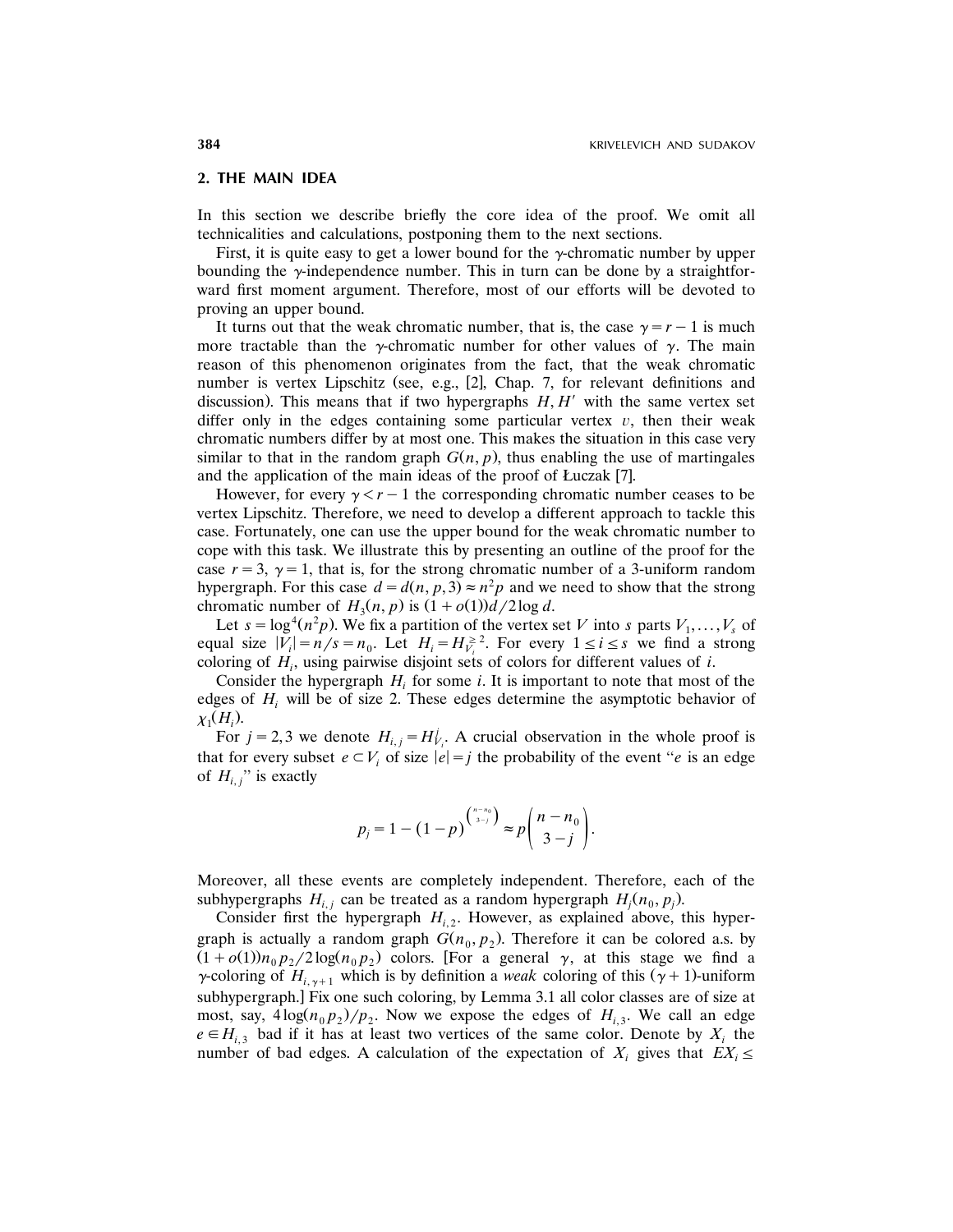THE CHROMATIC NUMBERS OF RANDOM HYPERGRAPHS **385**

 $cn_0/\log^3(n_0 p_2)$  for some absolute constant  $c > 0$ . Since  $X_i$  is distributed binomially, we get that with high probability  $X_i \leq 2cn_0/\log^3(n_0p_2)$ . Now we delete from  $H_i$  the union of all bad edges. Combining the colorings of all hypergraphs  $H_i$ without the bad edges, we obtain a strong coloring of all but at most  $s(6cn_0/$  $\log^3(n_0 p_2)$  =  $(1 + o(1))6cn / \log^3(n^2 p)$  vertices in  $(1 + o(1))s(n_0 p_2 / 2 \log(n_0 p_2))$  $= (1 + o(1))n^2p/2\log(n^2p)$  colors. The remaining  $(1 + o(1))6cn/\log^3(n^2p)$  vertices can be colored by a much smaller number of additional colors using a simple greedy-type algorithm based on the degrees. Thus the total number of colors is

$$
(1+o(1))\frac{n^2p}{2\log(n^2p)} = (1+o(1))\frac{d}{2\log d}.
$$

This finishes our argument.

#### **3. BOUNDING THE** g**-INDEPENDENCE NUMBER**

In this section we state an upper bound on the  $\gamma$ -independence number of  $H_r(n, p)$ . This bound is easily obtained by computing the first moment of an appropriate random variable. We cite it from Lemma  $6.3$  of  $[10]$ .

**Lemma 3.1.** *With probability*  $1 - O(1/n^4)$  *the y*-*independence number of*  $H_r(n, p)$ *satisfies the following inequality*

$$
\alpha_{\gamma}\big(H_r(n,p)\big)\leq n\Bigg(\frac{d^{(\gamma)}}{(\gamma+1)\log d^{(\gamma)}}\Bigg)^{-(1/\gamma)}.
$$

It is obvious that  $\chi_{\gamma}(H) \ge |V(H)| / \alpha_{\gamma}(H)$  for every hypergraph  $H = (V, E)$ . Hence we get immediately the following lower bound on  $\chi_v(H_r(n, p))$ .

**Corollary 3.2.** *With probability*  $1 - O(1/n^4)$  *the*  $\gamma$ -*chromatic number of*  $H_r(n, p)$  *is bounded from below as follows*,

$$
\chi_{\gamma}(H_r(n,p)) \geq \left(\frac{d^{(\gamma)}}{(\gamma+1)\log d^{(\gamma)}}\right)^{1/\gamma}.
$$

#### **4. COLORING SMALL SUBSETS**

In this technical section we bound from above the  $\gamma$ -chromatic number of all subhypergraphs of  $H_r(n, p)$ , spanned by subsets of V of relatively small size.

**Lemma 4.1.** Let  $d^* = n^{r-1}p$  and let  $1 \leq \gamma \leq r-1$ . For every fixed  $c > 0$ *with probability*  $1 - o(1/n)$  *in*  $H_r(n, p)$  *the following holds: for every subset*  $U \subset V$ *of* size  $|U| \leq cn/\log^3 d^*$  the subhypergraph  $H_U^{\geq \gamma+1}$  is  $\gamma$ -colorable by at most  $(d^*/d)$  $\log^{2\gamma-0.7} d^*$ <sup> $1/\gamma$ </sup> colors.

The lemma will follow easily from a sequence of claims.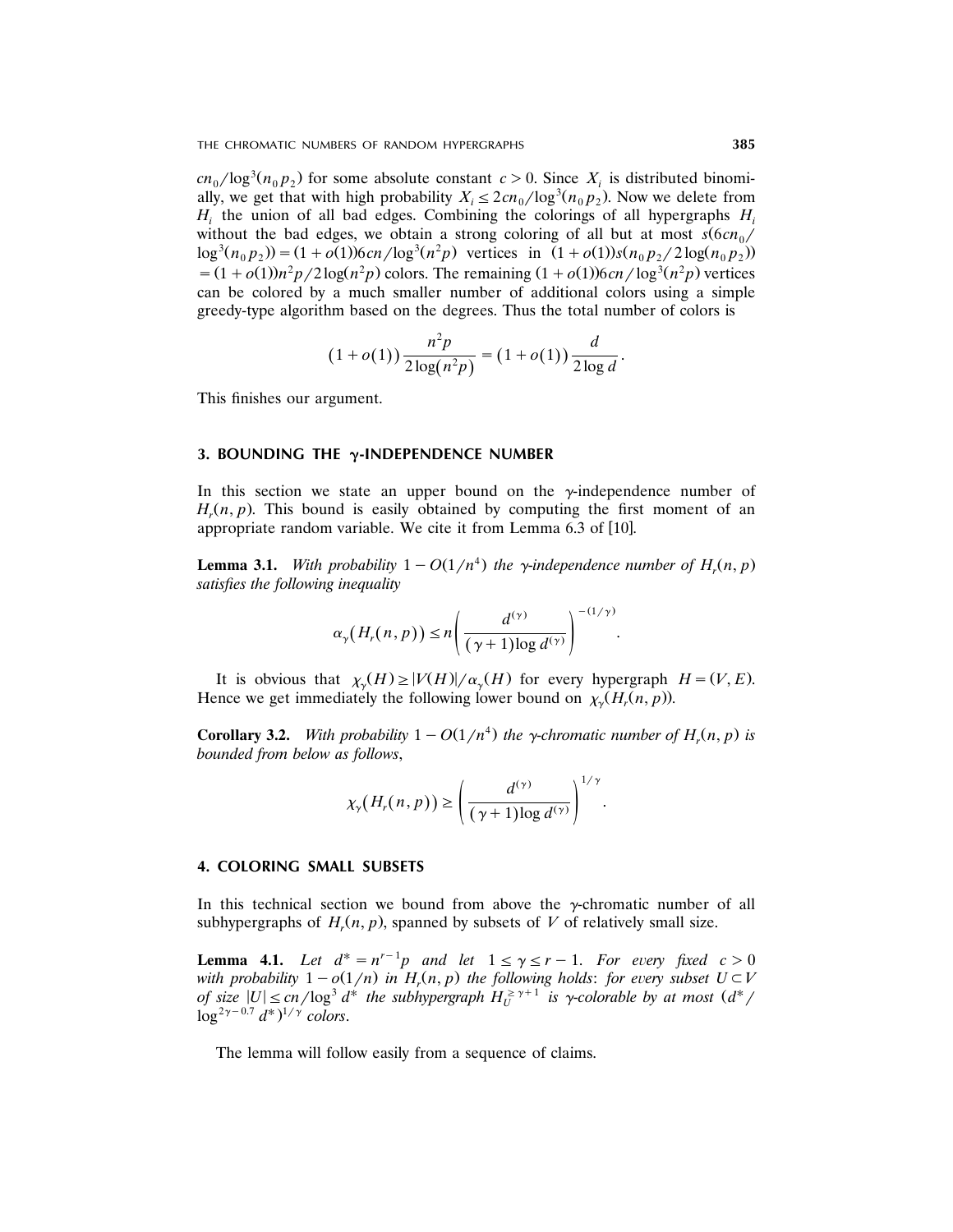**Claim 4.2.** For every fixed  $c > 0$  with probability  $1 - o(1/n^2)$  in  $H_r(n, p)$  the *following holds: for every integer*  $s \leq cn/\log^3 d^*$  *and every subset*  $U \subset V$  *of size*  $|U| = s$ *the subhypergraph*  $H_U^{\geq \gamma + 1}$  *has less than rsd*<sup>\*</sup>/log<sup>3 $\gamma$ -0.5 *d*<sup>\*</sup> *edges.*</sup>

*Proof.* For every fixed set *U* of size  $|U| = s$  and every subset  $e \subseteq U$  of size  $|e| = i$ , where  $\gamma + 1 \le i \le r$ , the probability that *e* is an edge of  $H_U^{\geq \gamma + 1}$  is

$$
1-(1-p)^{\binom{n-s}{r-i}} \leq n^{r-i}p.
$$

Moreover, all such events "*e* is an edge of  $H_U^{\geq \gamma+1}$ " are mutually independent. Also, if  $H_U^{\geq \gamma+1}$  has at least  $rsd^*/\log^{3\gamma-0.5} d^*$  edges, then some of the subhypergraphs  $H_U^i$ ,  $\gamma + 1 \le i \le r$ , has at least  $sd^*/\log^{3\gamma - 0.5} d^*$  edges. Therefore, the probability of the existence of a set *U* violating the claim can be bounded from above by,

$$
\sum_{s \le cn/\log^{3} d^{*}} {n \choose s} \sum_{i=\gamma+1}^{r} \left( \frac{{s \choose i}}{log^{3\gamma-0.5} d^{*}} \right) (n^{r-i}p)^{sd^{*}/\log^{3\gamma-0.5} d^{*}}
$$
\n
$$
\le \sum_{s \le cn/\log^{3} d^{*}} {n \choose s} \sum_{i=\gamma+1}^{r} \left[ \frac{O(1)s^{i-1} \log^{3\gamma-0.5} d^{*}}{d^{*}} n^{r-i}p \right]^{sd^{*}/\log^{3\gamma-0.5} d^{*}}
$$
\n
$$
\le \sum_{s \le cn/\log^{3} d^{*}} \left[ O(1) \frac{n}{s} \left( \frac{O(1)s^{\gamma} n^{r-\gamma-1} p \log^{3\gamma-0.5} d^{*}}{d^{*}} \right)^{d^{*}/\log^{3\gamma-0.5} d^{*}} \right]^{s}
$$
\n
$$
\le \sum_{s \le cn/\log^{3} d^{*}} \left[ O(1) \left( \frac{s}{n} \right)^{\gamma- (\log^{3\gamma-0.5} d^{*}/d^{*})} \log^{3\gamma-0.5} d^{*} \right]^{sd^{*}/\log^{3\gamma-0.5} d^{*}}.
$$

Denote the *s*th summand of the above sum by  $a_s$ . Then, if  $s \ge \sqrt{n}$ , we have

$$
a_s \leq \left[O(1)\left(\frac{c}{\log^3 d^*}\right)^{\gamma - (\log^{3\gamma - 0.5} d^*/d^*)} \log^{3\gamma - 0.5} d^*\right]^{\sqrt{n}} = o\left(\frac{1}{n^3}\right),
$$

while if  $s \leq \sqrt{n}$ , we have

$$
a_s \le \left(\frac{\log^{3\gamma - 0.5} d^*}{n^{1/3}}\right)^{d^* / \log^{3\gamma - 0.5} d^*} = o\left(\frac{1}{n^3}\right),
$$

thus establishing the claim.

**Claim 4.3.** *With probability*  $1 - o(1/n)$  *in*  $H_r(n, p)$  *the following holds: for every*  $\int$  *integer*  $s \le n/d^*$  and every subset  $W \subset V$  of size  $|W| = s$  the subhypergraph  $H^{\geq \gamma + 1}_W$  has *less than rs*  $log d^*$  *edges.*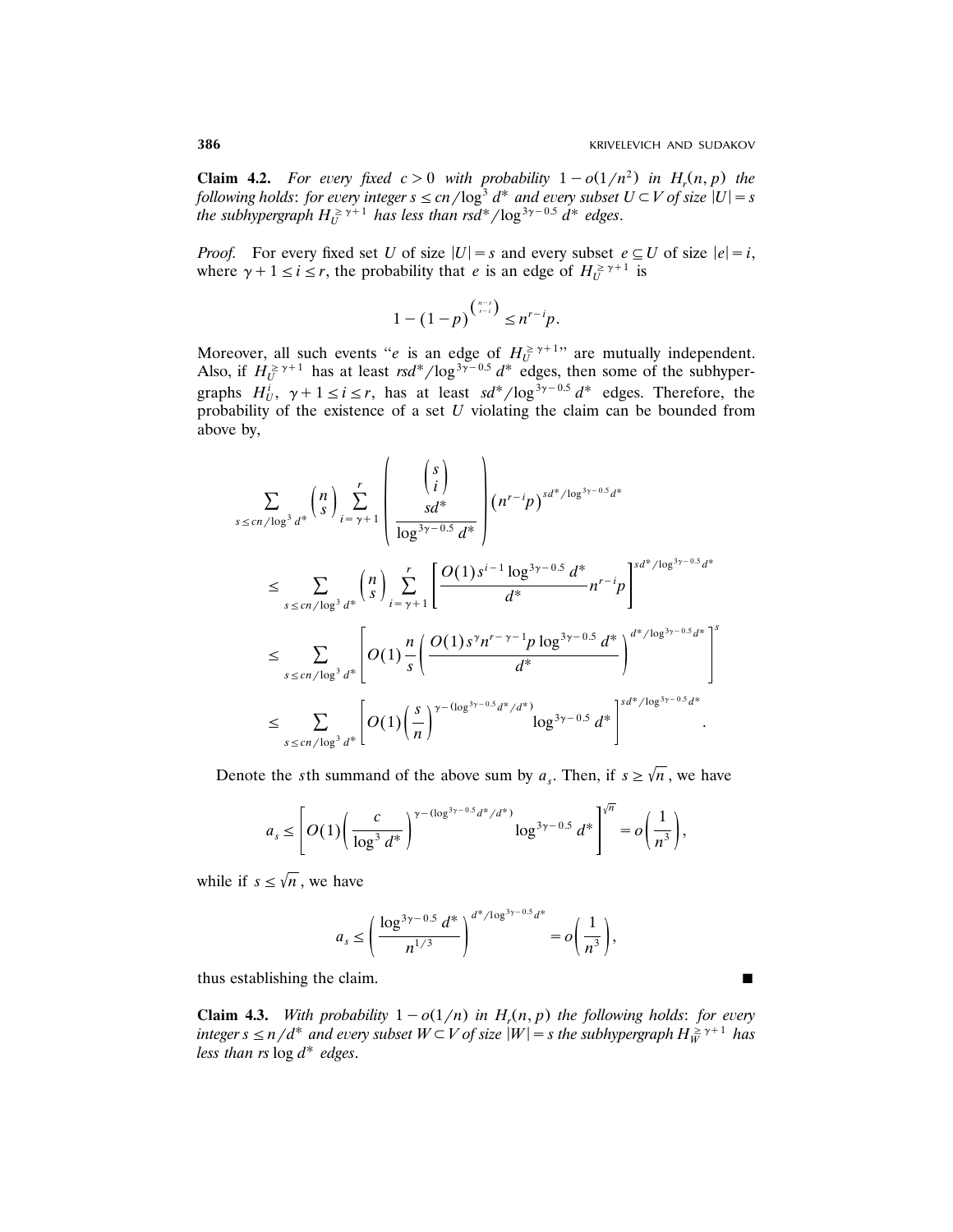*Proof.* Using arguments similar to those of the proof of Claim 4.2, we can estimate from above the probability of the existence of a set *W* violating the claim by,

$$
\sum_{s \le n/d^*} {n \choose s} \sum_{i=\gamma+1}^r \left( {s \choose i} \choose s \log d^* \right) (n^{r-i} p)^{s \log d^*}
$$
  

$$
\le \sum_{s \le n/d^*} {n \choose s} \sum_{i=\gamma+1}^r \left( \frac{O(1) s^{i-1} n^{r-i} p}{\log d^*} \right)^{s \log d^*}
$$
  

$$
\le \sum_{s \le n/d^*} \left( O(1) \left( \frac{s}{n} \right)^{\gamma - (1/\log d^*)} \frac{d^*}{\log d^*} \right)^{s \log d^*}.
$$

Denote the *s*th summand of the above sum by  $b_s$ . Then, if  $s \ge n^{\epsilon/2}$ , where  $\epsilon > 0$ is a fixed constant defined in the introduction and satisfying  $(d^*)^{1/\gamma} \leq n^{1-\epsilon}$ , we can estimate  $b<sub>s</sub>$  from above as follows,

$$
b_s \leq \left( O(1) \frac{d^{s-\gamma+1+(1/\log d^*)}}{\log d^*} \right)^{s \log d^*} \leq \left( \frac{O(1)}{\log d^*} \right)^s = o\left( \frac{1}{n^2} \right),
$$

and if  $s \leq n^{\epsilon/2}$ , relying on our assumption that  $d^* \leq n^{(1-\epsilon)\gamma}$ , we get

$$
b_s \leq \left(\frac{O(1)n^{(-1+(\epsilon/2))(\gamma-(1/\log d^*))}d^*}{\log d^*}\right)^{\log d^*} \leq \left(\frac{O(1)n^{-\gamma+(2\epsilon/3)\gamma+(1-\epsilon)\gamma}}{\log d^*}\right)^{\log d^*}
$$

$$
= o\left(\frac{1}{n^2}\right).
$$

**Claim 4.4.** *For any fixed c* > 0 *with probability*  $1 - o(1/n^2)$  *in*  $H_r(n, p)$  *the following holds. For every subset*  $U \subset V$  *of size*  $|U| = s \le cn / \log^3 d^*$  *consider the subhypergraph*  $H_U^{\geq r+1}$ . Then there exists a *y*-coloring of all but at most s/log<sup>0.1</sup>  $d^*$  vertices of  $H_U^{\geq r+1}$  $\int \int_0^{\pi} (4r^3 d^* / \log^{3\gamma - 0.6} d^*)^{1/\gamma} \cdot \int_0^{\pi}$  *colors.* 

*Proof.* This claim follows deterministically from the assertion of Claim 4.2.

Fix a subset  $U \subset V$  of size  $|U| = s \ge cn/\log^3 d^*$  and consider the subhypergraph  $H(U) = H_U^{\geq \gamma+1}$ . Denote

$$
M = \left[ \left( \frac{4r^3d^*}{\log^{3\gamma - 0.6} d^*} \right)^{1/\gamma} \right].
$$

According to Claim 4.2, with probability  $1-o(1/n^2)$  the number of vertices of degree more than  $r^2d^*/\log^{3\gamma-0.6} d^*$  in  $H(U)$  is at most  $(rsd^*/\log^{3\gamma-0.5} d^*)r$ /  $(r^2 d^*/ \log^{3\gamma-0.6} d^*) = s / \log^{0.1} d^*$ . Let  $U_0$  be the set of all vertices of degree at  $\max_{u \to 0} \frac{r^2 d^*}{\log^{3\gamma - 0.6} d^*}$  in  $H(U)$ . Then  $|U \setminus U_0| \le s / \log^{0.1} d^*$ . Let  $H(U_0) = H_{U_0}^{\ge \gamma + 1}$ . We will prove that the  $H(U_0)$  is  $\gamma$ -colorable by at most M colors. Every edge of  $H(U_0)$  intersects at most  $\frac{r \cdot r^2 d^*}{\log^{3\gamma - 0.6} d^*} = \frac{r^3 d^*}{\log^{3\gamma - 0.6} d^*} \leq M^{\gamma}/4$  other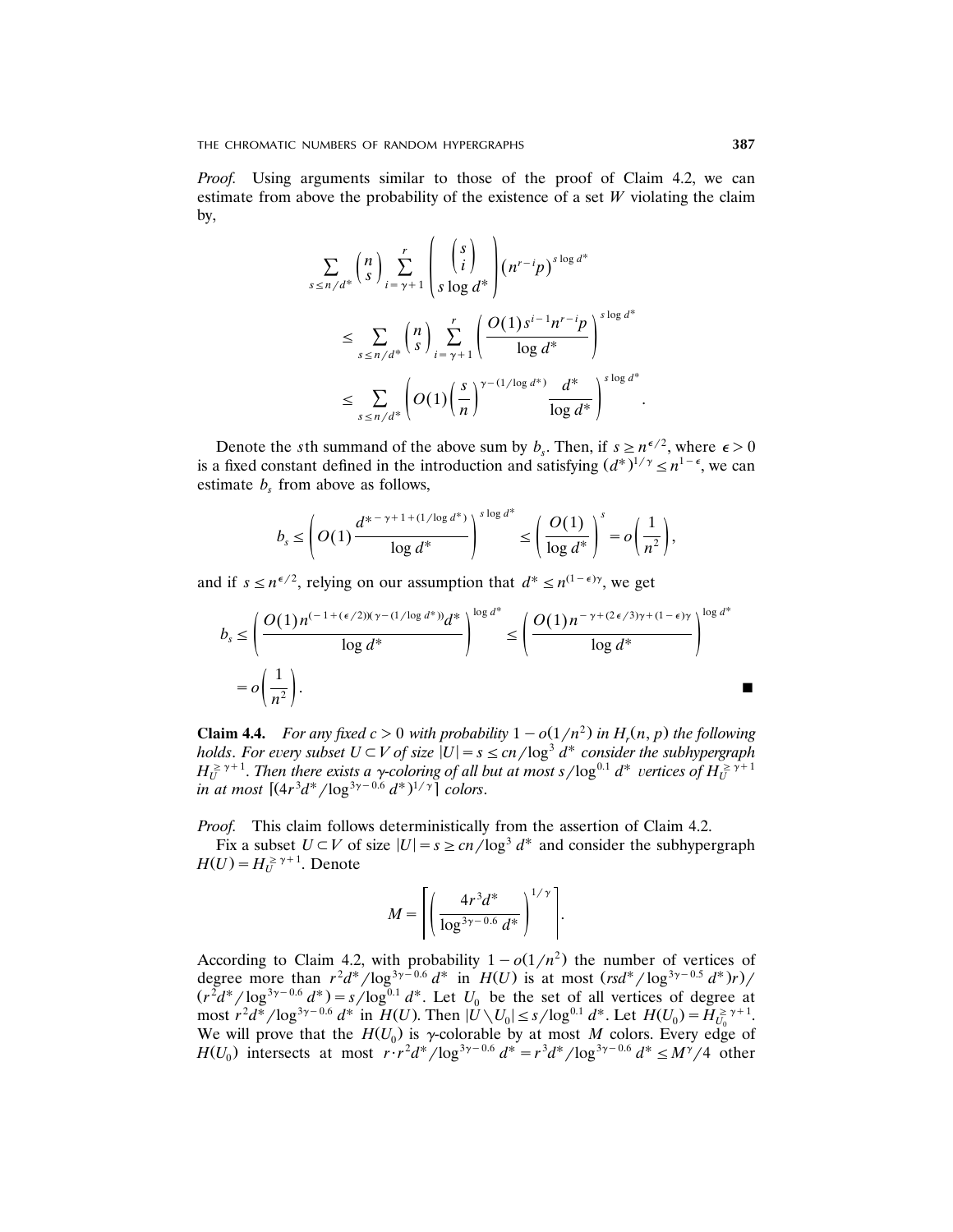edges of  $H(U_0)$ . Now consider a random coloring of the vertices of  $U_0$  in colors 1,..., *M*, obtained by assigning to each vertex  $v \in U_0$  color *i* independently and with probability  $1/M$ , where  $1 \le i \le M$ . For  $e \in E(H(U_0))$  denote by  $A_e$ , the event "*e* is monochromatic." Then the probability of  $A_e$  is  $(1/M)^{|e|-1} \le (1/M)^{\gamma}$ . Also, the event  $A_e$  is mutually independent of all other events  $A_e$ , but those for which  $e \cap e' \neq \emptyset$ . The number of such events is at most  $M^{\gamma}/4$ . Then, applying the symmetric version of the Lovász  $\alpha$  lemma (see, e.g., [2], Chap. 5), we get:  $P[\Lambda_{e \in E(H(U_0))}\overline{A_e}] > 0$ , thus ensuring the existence of a desired coloring.

**Claim 4.5.** *With probability*  $1 - o(1/n)$  *in*  $H_r(n, p)$  *the following holds: for every*  $\int$  *integer*  $s \le n/d^*$  and every subset  $W \subset V$  of size  $|W| = s$  the subhypergraph  $H_W^{\geq r+1}$  is  $\gamma$ -colorable by at most  $2r \log d^*$  colors.

*Proof.* This claim follows deterministically from the assertion of Claim 4.3. Recall that a graph *G* is called *d*-*degenerate* if every subgraph of it contains a vertex of degree at most *d*. It is very easy to see that a *d*-degenerate graph *G* is  $(d+1)$ colorable.

Fix a subset  $W \subset V$  of size  $|W| = s \le n/d^*$ . Clearly it is enough to prove that the strong chromatic number of  $H_W^{\geq \gamma+1}$  is at most 2*r* log  $d^*$ . Define an auxiliary graph *G* with vertex set *W* and two vertices  $u, v \in W$  being connected by an edge if and only if there exists an edge  $e \in E(H)$  such that  $u, v \in e$ . Then it is easy to see that the chromatic number of *G* is equal to the strong chromatic number of  $H_W^{\geq \gamma+1}$ . By Claim 4.3 with  $\gamma = 1$ , every subset  $W_0 \subseteq W$  of size  $|W_0| = s_0 \leq s$  spans less than  $rs_0 \log d^*$  edges in *G*, and therefore the induced subgraph  $\tilde{G}[W_0]$  has a vertex of degree less than 2*r* log  $d^*$ . This implies that *G* is  $(2r \log d^* - 1)$ -degenerate and thus can be colored by  $2r \log d^*$  colors, yielding the desired result.

*Proof of Lemma 4.1.* For a fixed subset *U*, first apply Claim 4.4 recursively, starting with *U*, each time using at most  $\left[ (4r^3 d^*/log^{3\gamma-0.6} d^*)^{1/\gamma} \right]$  fresh colors and decreasing the size of the current subset by a factor of  $\log^{0.1} d^*$ . Then, after at most  $\log(\frac{sd^*}{n})$  iterations, we get a subset *W* of *U* of size at most  $n/d^*$ , to which we apply Claim 4.5. The total number of colors used is at most

$$
\left[ \left( \frac{4r^3 d^*}{\log^{3\gamma - 0.6} d^*} \right)^{1/\gamma} \right] \log \left( \frac{sd^*}{n} \right) + 2r \log d^* \le \left( \frac{d^*}{\log^{2\gamma - 0.7} d^*} \right)^{1/\gamma}.
$$

#### **5. THE WEAK CHROMATIC NUMBER**

In this section we establish the asymptotic behavior of the weak chromatic number of  $H_r(n, p)$ . Our argument is essentially an adaptation of the proof of Łuczak [7], with some changes incorporated.

**Theorem 5.1.** *There exists a constant*  $d_0$  *such that if*  $d = d(n, p, r) = (r - 1) {n - 1 \choose r - 1} p$  $> d_0$  and  $d = o(n^{r-1})$  then, with probability  $1 - o(1/n)$ ,

$$
\left(\frac{d}{r\log d}\right)^{1/(r-1)} \leq \chi_{r-1}(H_r(n,p)) \leq \left(\frac{d}{r\log d}\left(1+\frac{28r\log\log d}{\log d}\right)\right)^{1/(r-1)}.
$$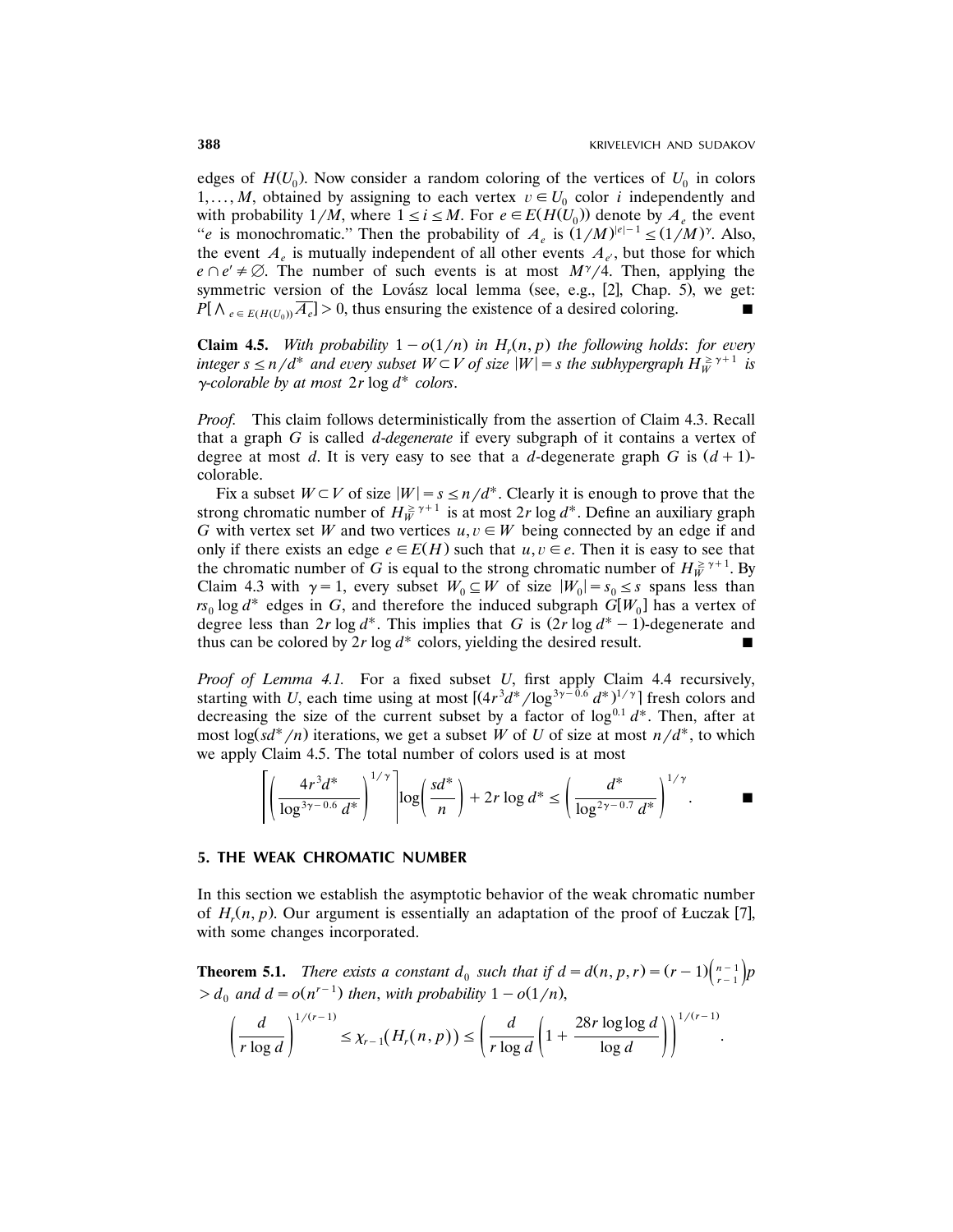The lower bound follows immediately from Corollary 3.2. Thus it is enough to show only the second inequality.

**Lemma 5.2.** *Let*  $k = n(r(\log d - 3\log\log d)/d)^{1/(r-1)}$ *. There exists a constant*  $d_0$ such that whenever  $d > d_0$  and  $d = o(n^{r-1})$ , then with probability at lest  $1 - n^{-3}$ ,  $H_r(n, p)$  contains a subset with at least  $n \log^{-5} d$  vertices which can be properly *colored using at most n*  $\log^{-5}$  *d*/*k colors.* 

*Proof.* To prove the lemma we use Talagrand's inequality as suggested by the referee. First we will describe an adaptation of Talagrand's inequality, convenient for combinatorial applications, as presented by Spencer in [14]. Let  $\Omega = \prod_{i=1}^{n} \Omega_i$  be a product probability space and let  $h: \Omega \rightarrow R$  be a real-valued random variable. We call *h Lipschitz* if  $|h(x) - h(y)| \le 1$  for all  $x, y \in \Omega$  which differ in only one coordinate. For a fixed function  $f: N \to N$  we say that *h* is *f*-certifiable if whenever  $h(x) \geq s$  for some  $x \in \Omega$  there is a set of at most  $f(s)$  indices  $I \subseteq \{1, \ldots, n\}$  that certify  $h(x) \geq s$  in the sense that  $h(y) \geq s$  for all  $y \in \Omega$  that agree with *x* on *I*. Let *m* be a median of the random variable  $h(x)$ . Then as shown in [14], Talagrand's inequality implies

$$
Pr(|h(x) - m| \ge t) \le 2 \exp\left(\frac{-t^2}{4f(m)}\right).
$$
 (1)

Now consider the probability space  $H_r(n, p)$  as a product space, where each  $\Omega_i$ corresponds to the *r*-tuples of  $\{1, \ldots, n\}$  containing vertex *i* and contained in  $\{1, \ldots, i\}$ . Let *X* be the size of the largest *n* log<sup>-5</sup>  $d/k$ -colorable subset of  $H_r(n, p)$ and let  $X^*$  be a random variable defined by  $X^* = \min(5n \log^{-5} d, X)$ . Then by the definition  $X^*$  is Lipschitz and always bounded from above by  $5n \log^{-5} d$ . Therefore it is also  $5n \log^{-5} d$ -certifiable, since it is enough to expose the edges from at most 5*n* log<sup>-5</sup> *d* vertices to certify the value of  $X^*$ . Denote by  $m(X^*)$  the median of  $X^*$ , obviously  $m(X^*) \le 5n \log^{-5} d$ . Then inequality (1) with  $t = n/2 \log^{6.1} d$  will imply that

$$
\Pr\left(|X^* - m(X^*)| > \frac{n}{2\log^{6.1}d}\right) \le 2\exp\left(-\frac{n}{80\log^{7.2}d}\right). \tag{2}
$$

Thus to prove Lemma 5.2, it is enough to show that the probability that  $H_r(n, p)$ contains a *n* log<sup>-5</sup>  $d/k$ -colorable subset with more than  $n(\log^{-5} d + \log^{-6.1} d)$ elements is greater than  $2 \exp(-n/80 \log^{7.2} d)$ . Indeed, in this case, by inequality (2) we obtain that the median  $m(X^*)$  should be at least  $n(\log^{-5} d + \log^{-6.1} d)$  –  $n/2 \log^{6.1} d = n \log^{-5} d + n/2 \log^{6.1} d$ . Therefore,

$$
\Pr\left(X^* < \frac{n}{\log^5 d}\right) \le \Pr\left(X^* - m(X^*) < -\frac{n}{2\log^{6.1} d}\right)
$$
\n
$$
\le 2 \exp\left(-\frac{n}{80\log^{7.2} d}\right) < n^{-3}.
$$

Let *Y* be the number of subsets of  $mk_0$  elements, where  $m = n \log^{-5} \frac{d}{k}$  and

$$
k \frac{\log^{-5} d + \log^{-6.1} d}{\log^{-5} d} \le k_0 = n \left( \frac{r (\log d - 2 \log \log d)}{d} \right)^{1/(r-1)},
$$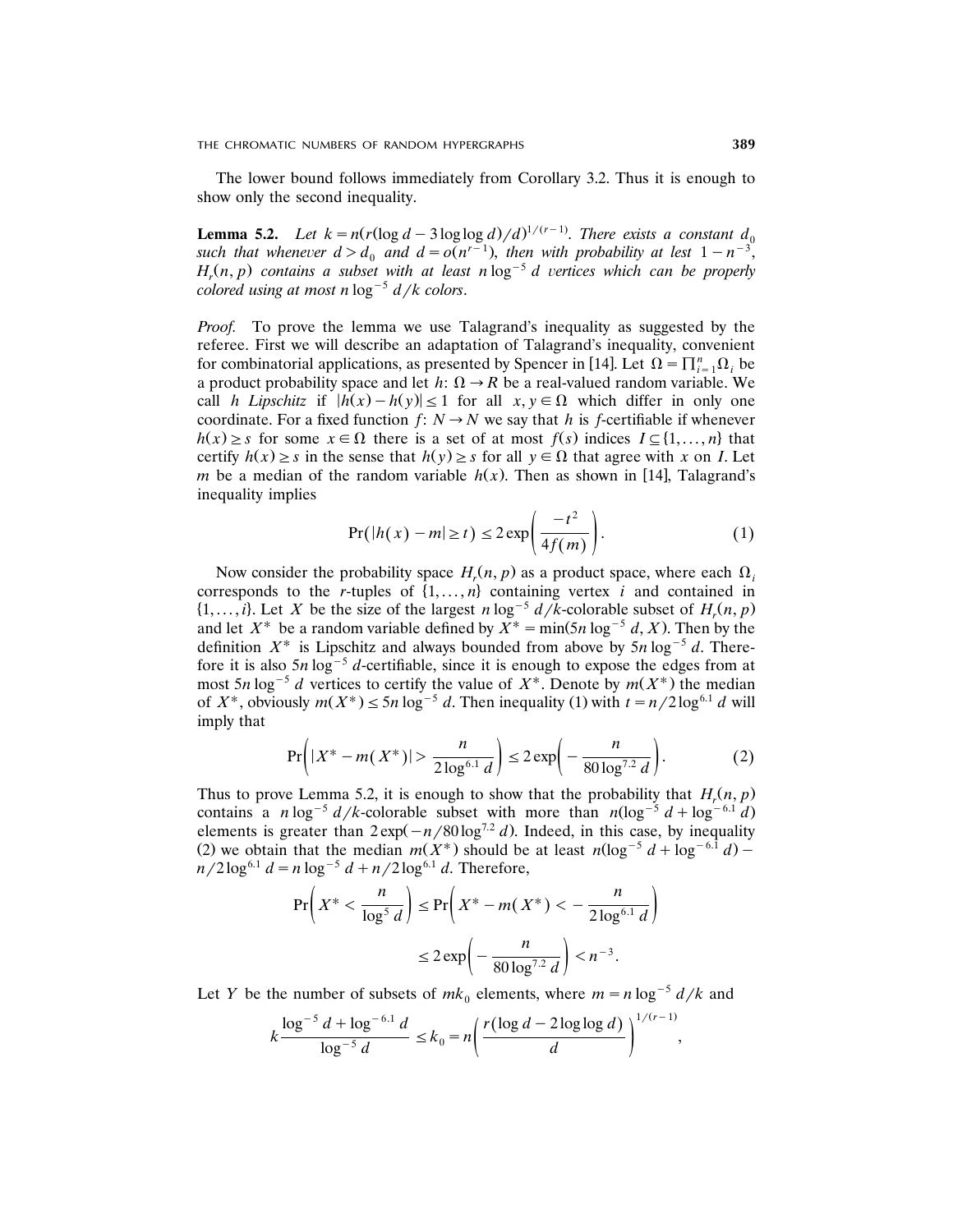which can be split into exactly  $m$  independent sets, each of size  $k_0$ . Then the event " $Y > 0$ " implies that  $X^* \ge mk_0 \ge n(\log^{-5} d + \log^{-6.1} d)$ . On the other hand, to bound from below the probability that *Y* is positive we can use the following inequality (see, e.g.,  $[5]$ , p. 3),

$$
\Pr(Y > 0) \ge \frac{\left( EY \right)^2}{E Y^2}.
$$

Then

$$
\frac{EY^{2}}{(EY)^{2}} \leq \prod_{i=1}^{m} \sum_{\substack{k_{1},...,k_{m+1} \\ \sum_{j=1}^{m+1} k_{j}=k_{0}}} \frac{\binom{k_{0}}{k_{1}} \cdots \binom{k_{0}}{k_{m}} \binom{n-(i-1)k_{0}}{k_{m+1}}}{\binom{n-(i-1)k_{0}}{k_{0}} (1-p)^{\sum_{j=1}^{m} \binom{k_{j}}{r}}}
$$
\n
$$
\leq \left[ \sum_{l=0}^{k_{0}} \frac{a_{l} \binom{n-mk_{0}}{k_{0}-l}}{\binom{n-mk_{0}}{k_{0}}}\right]^{m}
$$
\n
$$
\leq \left[ \sum_{l=0}^{k_{0}} \frac{a_{l}}{\binom{n-(m+1)k_{0}}{k_{0}}^{l}} \frac{k_{0}!}{\binom{k_{0}-l}{k_{0}-l}!} \right]^{m},
$$

where

$$
a_l = \sum_{\substack{k_l,\ldots,k_m \\ \sum_{j=1}^m k_j = l}} \binom{k_0}{k_1} \cdots \binom{k_0}{k_m} (1-p)^{-\sum_{j=1}^m \binom{k_j}{r}}.
$$

Let  $k_{i_1}, \ldots, k_{i_t}$  be those from  $k_1, \ldots, k_m$  which are greater than  $n(r \log \log d /$  $d^{1/(r-1)}$ . Since  $\sum_{j=1}^{m} k_j = l \le k_0 < n((r \log d)/d)^{1/(r-1)}$ , so  $t < \log^{1/(r-1)} d$ . Thus the number of terms with different sequences  $k_{i_1}, \ldots, k_{i_t}$  is less than

$$
(mk_0)^{\log^{1/(r-1)}d} < n^{\log^{1/(r-1)}d}.\tag{3}
$$

Moreover, for every *k'*, *k''* such that  $k' \ge k'' \ge n(r \log \log d/d)^{1/(r-1)}$  and  $k' + k'' \le l$  $\leq k_0$  we have

$$
\frac{{\binom{k_0}{k'}} {\binom{k_0}{k'}} (1-p)^{-\binom{k}{r}-\binom{k}{r}}}{{\binom{k_0}{k'+k''}} (1-p)^{-\binom{k'+k''}{r}}} < 1.
$$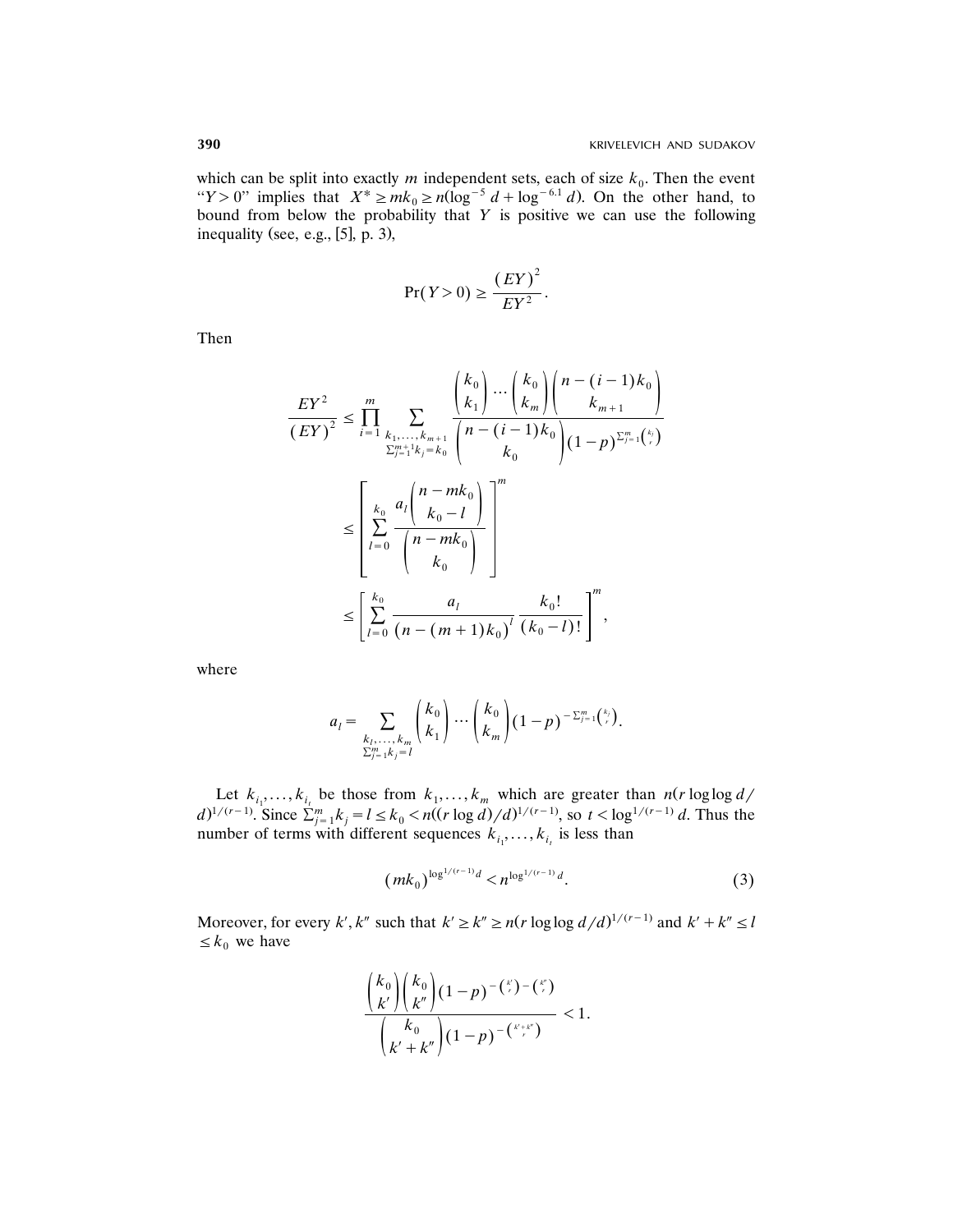THE CHROMATIC NUMBERS OF RANDOM HYPERGRAPHS **391**

Indeed, when  $n((r \log \log d)/d)^{1/(r-1)} \leq k' + k'' \leq 0.7k_0$  then

$$
\frac{{\binom{k_0}{k'}} {\binom{k_0}{k''}} (1-p)^{-\binom{k'}{r}-\binom{k'}{r}}}{\binom{k_0}{k' + k''}} \leq \frac{(k_0)_{k''}}{k_0-k' \choose k''} \times \exp\left\{-p\left(\binom{k'+k''}{r} - \binom{k'}{r} - \binom{k''}{r}\right)\right\}
$$

$$
\leq \frac{k_0-k''}{k_0-k'-k''} \frac{e(k'+k'')}{k''} \exp\left\{-p\left(\binom{k'+k''}{r} - \binom{k'}{r-1}\right)\right\}^{k''}
$$

$$
\leq \left(\frac{100}{\log \log d}\right)^{k''} < 1.
$$

whereas for  $k' + k'' \geq 0.7k_0$  we have

$$
\frac{{\binom{k_0}{k'}} {\binom{k_0}{k'}} (1-p)^{-\binom{\nu}{r}-\binom{\nu}{r}}}{{\binom{k_0}{k'+k''}} (1-p)^{-\binom{\nu+\nu}{r}}} \leq 2^{k_0} 2^{k_0} \exp \bigg\{-pk'' {\binom{k'}{r-1}} \bigg\} < 1.
$$

Hence,

$$
\begin{pmatrix} k_0 \\ k_1 \end{pmatrix} \cdots \begin{pmatrix} k_0 \\ k_m \end{pmatrix} (1-p)^{-\sum_{j=1}^m {k \choose r}} \leq {k_0 \choose l} (1-p)^{-{j \choose r}}
$$

$$
\leq {k_0 \choose l} \exp\left((1+p)\frac{dl^r}{r(r-1)n^{r-1}}\right). \tag{4}
$$

Furthermore, for every choice of  $k'_1, \ldots, k'_s$ , one can easily get the following inequality,

$$
\sum_{\substack{k'_1,\ldots,k'_s,\max k'_j=f,\ 1\leq j\leq s}} \binom{k_0}{k'_1} \cdots \binom{k_0}{k'_s} (1-p)^{-\sum_{j=1}^s \binom{k'_j}{r}}
$$
\n
$$
\leq \binom{sk_0}{l} \exp\left((1+p)\frac{ldf^{r-1}}{r(r-1)n^{r-1}}\right).
$$
\n(5)

Now we divide the sum in the definition of  $a_l$  into two parts. The first part covers the case where all  $k_j$  are at most  $n((r \log \log d)/d)^{1/(r-1)}$ . For this part we use estimate (5). The second part covers the case where at least one of  $k_j$  is greater than  $n((r \log \log d)/d)^{1/(r-1)}$ . In this case we denote by *i* the sum of all such  $k_j$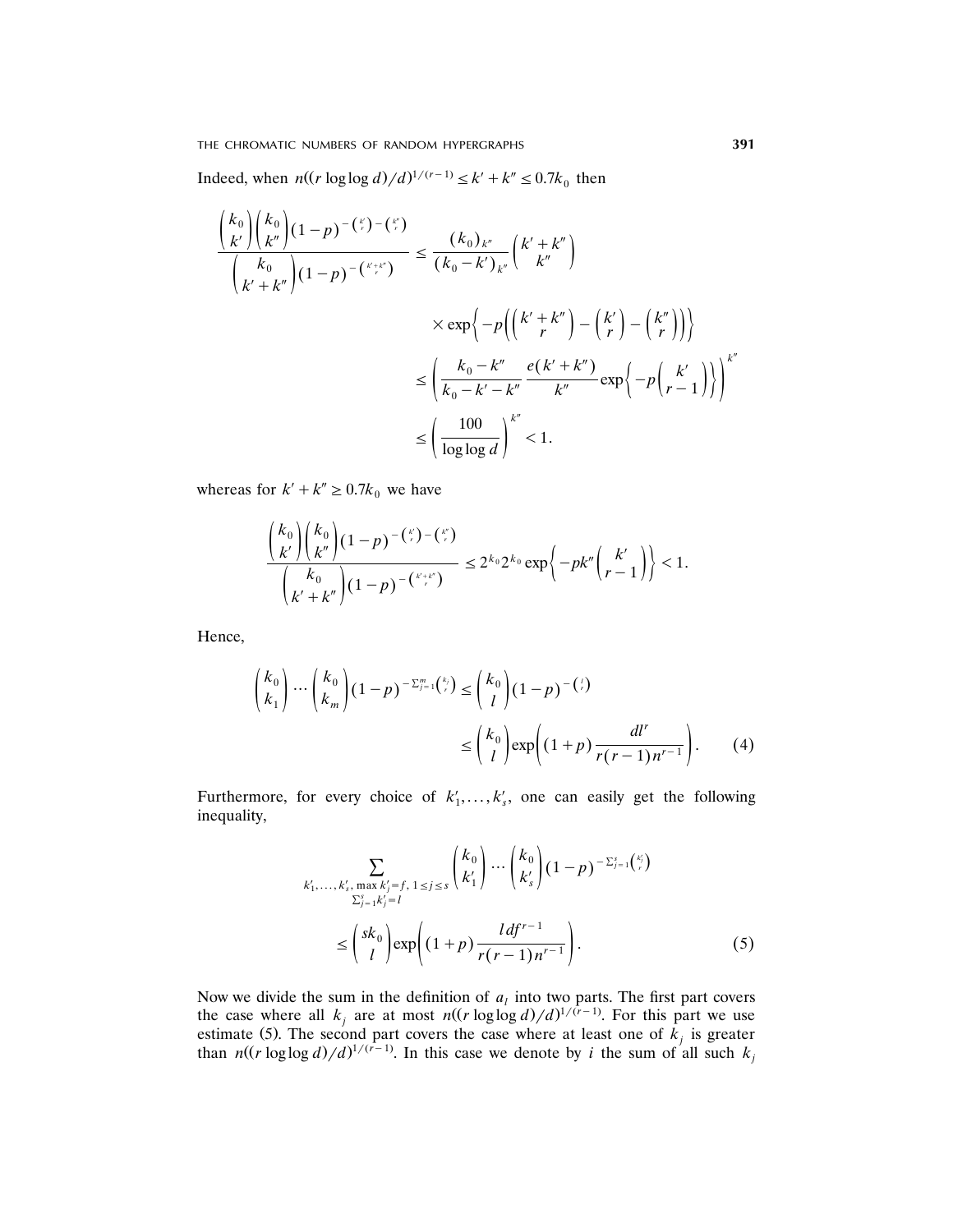and use estimate  $(4)$  and  $(5)$ . This way we get the following inequality,

$$
a_{l} \leq {mk_{0} \choose l} \log^{2l/(r-1)} d + n^{\log^{1/(r-1)} d} \sum_{i=n((r \log \log d)/d)^{1/(r-1)}}^{l} {k_{0} \choose i}
$$

$$
\times \exp \left( (1+p) \frac{di^{r}}{r(r-1)n^{r-1}} \right) {mk_{0} \choose l-i} \log^{[2(l-i)]/(r-1)} d.
$$

For  $i_0 = n((r \log \log d)/d)^{1/(r-1)} \le i \le l$ , set

$$
b_{i,l} = {k_0 \choose i} \exp\left((1+p)\frac{di^r}{r(r-1)n^{r-1}}\right) {mk_0 \choose l-i} \log^{[2(l-i)]/(r-1)} d.
$$

Then

$$
\frac{b_{i+1,l}}{b_{i,l}} = \frac{k_0 - i}{i+1} \exp\left(\frac{(1+p)d\left(n^{r-1} + \left(\frac{r}{2}\right)i^{r-2} + \dots + 1\right)}{r(r-1)n^{r-1}}\right)
$$
\n
$$
\times \frac{l-i}{mk_0 - l + i + 1} \log^{-2/(r-1)} d
$$
\n
$$
= \left(\frac{l+1}{i+1} - 1\right) \frac{k_0 - i}{mk_0 - l + i + 1}
$$
\n
$$
\times \exp\left(\frac{(1+p)d\left(n^{r-1} + \left(\frac{r}{2}\right)i^{r-2} + \dots + 1\right)}{r(r-1)n^{r-1}}\right) \log^{-2/(r-1)} d. \quad (6)
$$

Let  $i = \alpha k_0$ . Since the second factor in (6) is at most  $2d^{-1/(r-1)} \log^6 d$  and the exponential factor is of order  $d^{[(1+o(1))ra]^{r-1}/(r-1)}$ , we get that  $b_{i+1,l}/b_{i,l} < 1$  for  $0 \le \alpha \le 0.4 < ([(1 + o(1))] / r)^{1/(r-1)}$ . Thus  $b_{i_0, l}$  is maximal for this interval of values of  $\alpha$ , and an upper bound for  $b_{i_0, l}$  is given by

$$
b_{i_0,l} = \binom{k_0}{i_0} \exp\left((1+p)\frac{di_0^r}{r(r-1)n^{r-1}}\right) \binom{mk_0}{l-i_0} \log^{[2(l-i_0)]/(r-1)} d
$$
  

$$
\leq \binom{(m+1)k_0}{l} \log^{2l/(r-1)} d \leq \left(\frac{3mk_0 \log^{2/(r-1)} d}{l}\right)^l.
$$

Now let  $i = \alpha l$ ,  $0.4 \leq \alpha \leq 0.99^{1/(r-1)}$ . Then

$$
b_{i,l} = \binom{k_0}{\alpha l} \exp\left((1+p)\frac{d(\alpha l)}{r(r-1)n^{r-1}}\right) \binom{mk_0}{(1-\alpha)l} \log^{[2(1-\alpha)l]/(r-1)} d
$$
  

$$
\leq \left[ \left(\frac{ek_0}{\alpha l}\right)^{\alpha} \exp\left((1+p)\frac{\alpha^r l^{r-1} d}{r(r-1)n^{r-1}}\right) \left(\frac{emk_0}{(1-\alpha)l}\right)^{(1-\alpha)} \log^{[2(1-\alpha)]/(r-1)} d \right]^l
$$
  

$$
\leq \left[ \frac{k_0 d^{[(1-\alpha)+(1+p)\alpha^r]/(r-1)} \log^{2/(r-1)} d}{l} \right]^l \leq \left( \frac{3mk_0 \log^{2/(r-1)} d}{l} \right)^l.
$$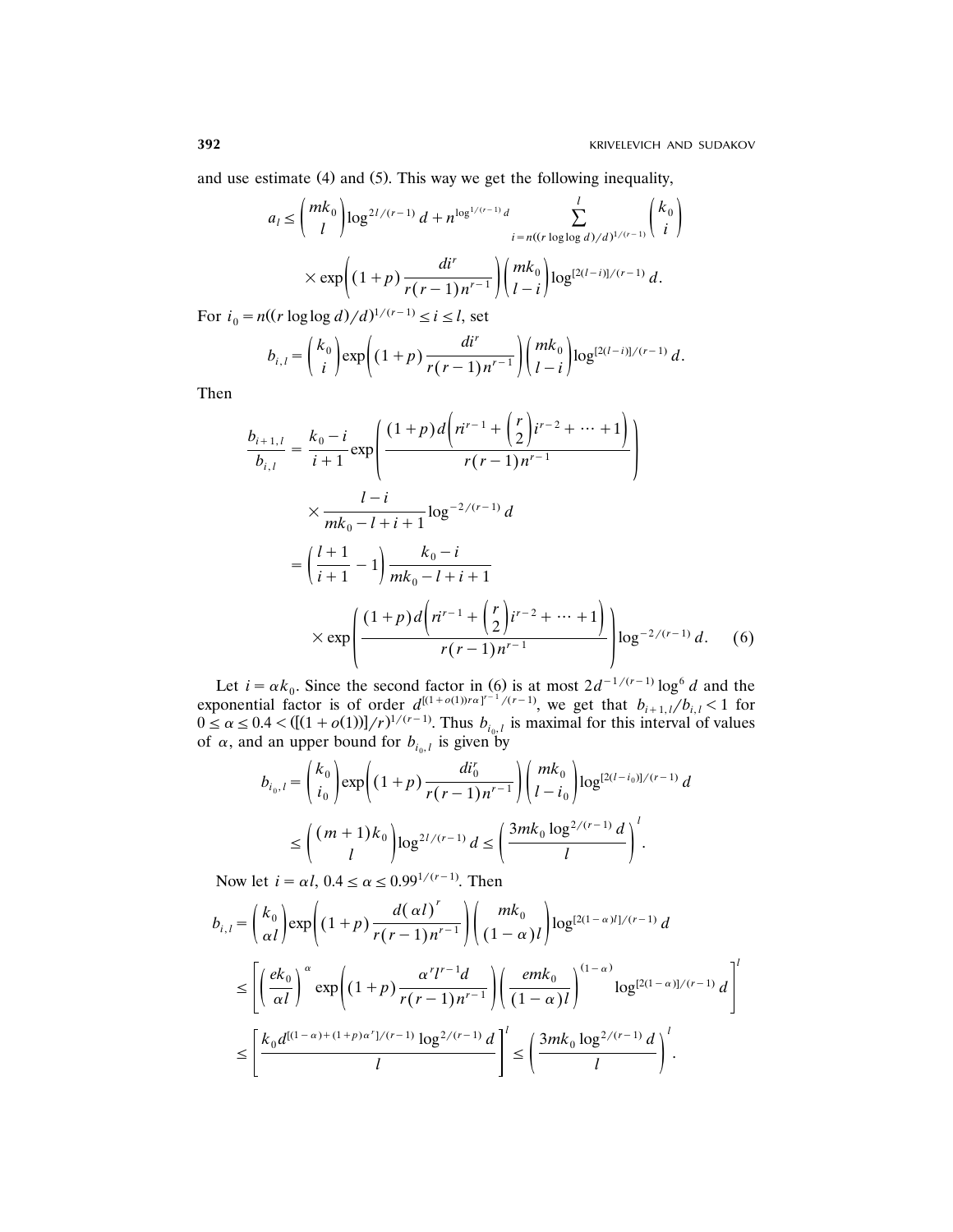Now we are going to bound  $b_{i,l}$  from above for  $0.99^{1/(r-1)}$   $l \le i \le l$ . We consider two cases. First, let  $l \le (0.9)^{1/(r-1)} k_0$ . Then

$$
\max\{b_{i,l}: 0.99^{1/(r-1)}l \le i \le l\}
$$
\n
$$
\le \binom{2k_0}{l} \exp\left(\frac{(1+p) dl^r}{r(r-1)n^{r-1}}\right)
$$
\n
$$
\times \left(\frac{emk_0}{(1-0.99^{1/(r-1)})l}\right)^{(1-0.99^{1/(r-1)})l} \log^{0.02l/(r-1)} d
$$
\n
$$
\le \left(\frac{2ek_0}{l} \exp\left((1+p)\frac{dl^{r-1}}{r(r-1)n^{r-1}}\right) \left(\frac{n}{l}\right)^{0.01} \log^{0.02/(r-1)} d\right)^l
$$
\n
$$
\le \left(\frac{6k_0d^{0.92/(r-1)}}{l}\right)^l \le \left(\frac{3mk_0\log^{2/(r-1)}d}{l}\right)^l.
$$

For  $l \ge (0.9)^{1/(r-1)}k_0$ , in order the maximize  $b_{i,l}$  it is enough to consider  $i \ge l - ld^{-0.3/(r-1)}$ . Indeed, for  $0.99l \le i \le l - ld^{-0.3}$  the first factor in  $b_{i+1,l}/b_{i,l}$  is at least  $d^{-0.3/(r-1)}$ , the second one is at least  $d^{-1.3/(r-1)}$  and the exponent is greater than  $d^{0.88r/(r-1)}$ , thus  $b_{i+1,l}/b_{i,l} > 1$ . Furthermore the following inequality holds

$$
\max\{b_{i,l}: l - ld^{-0.3(r-1)} \le i \le l\}
$$
\n
$$
\le \binom{k_0}{l - ld^{-0.3(r-1)}} \exp\left(\frac{(1+p) dl^r}{r(r-1)n^{r-1}}\right) \left(\frac{emk_0}{ld^{-0.3/(r-1)}}\right)^{ld^{-0.3/(r-1)}}
$$
\n
$$
\times \log^{ld^{-0.3(r-1)}/(r-1)} d
$$
\n
$$
\le \binom{k_0}{k_0 - l} \exp\left((1+p)\frac{dl^r}{r(r-1)n^{r-1}}\right) d^{3/(r-1)k_0d^{[-0.3/(r-1)]}}.
$$

Hence,

$$
\sum_{l=0}^{k_0} \frac{a_l}{(n-(m+1)k_0)^l} \frac{k_0!}{(k_0-l)!}
$$
\n
$$
\leq n^{2\log^{1/(r-1)}d} \sum_{l=0}^{k_0} \left(\frac{2k_0}{n}\right)^l \left(\frac{3mk_0 \log^{2/(r-1)}d}{l}\right)^l
$$
\n
$$
+ n^{2\log^{1/(r-1)}d} d^{3/(r-1)k_0 d^{-0.3/(r-1)}} \sum_{j=0}^{(1-0.9^{1/(r-1)})k_0} \frac{k_0!}{(n-(m+1)k_0)^{k_0}} \frac{n^j}{j!} {k_0 \choose j}
$$
\n
$$
\times \exp\left((1+p)\frac{dk_0^r}{r(r-1)n^{r-1}}\right) \exp\left((1+p)\frac{d((k_0-j)^r-k_0^r)}{r(r-1)n^{r-1}}\right)
$$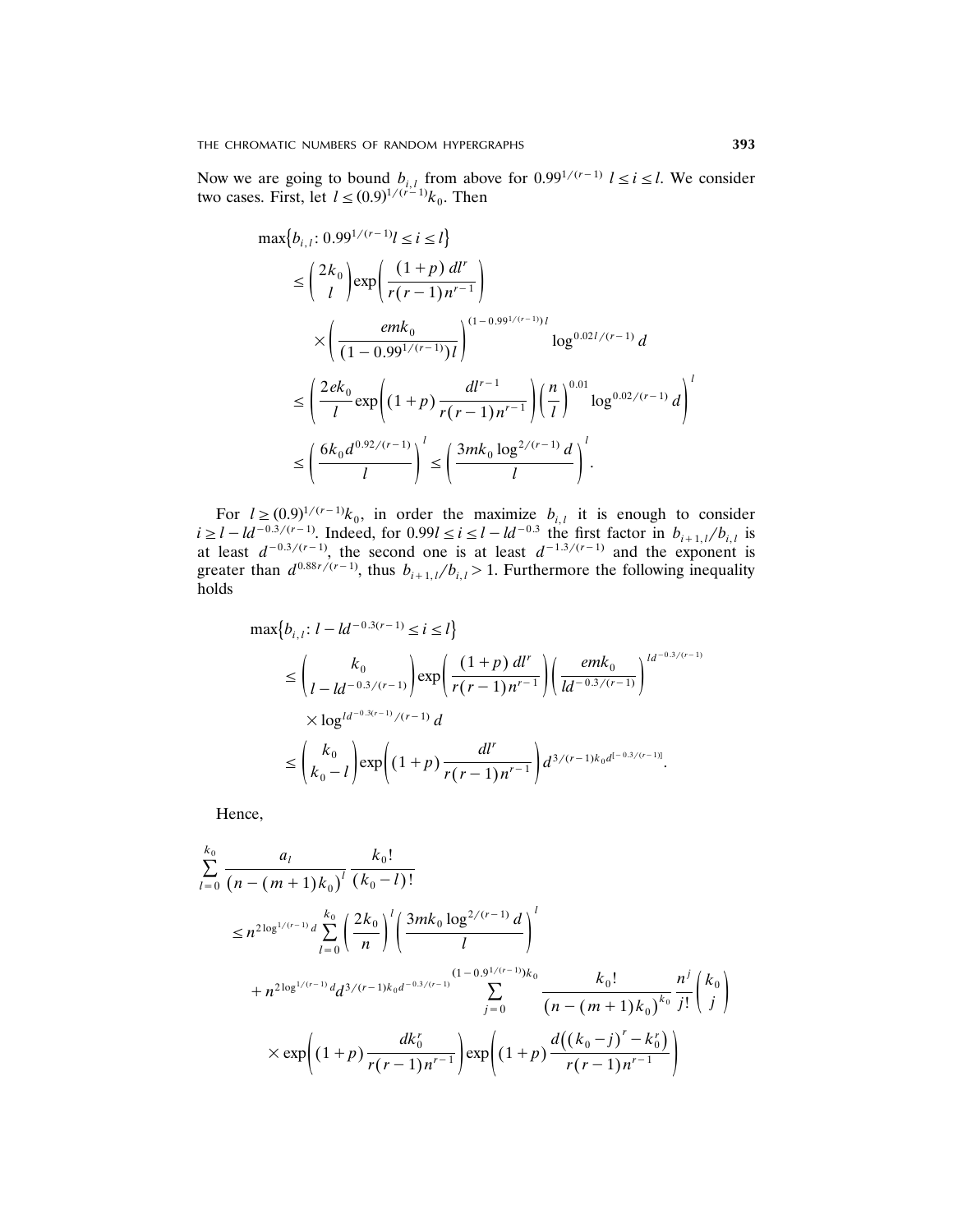$$
\leq n^{2\log^{1/(r-1)}} d \sum_{l=0}^{k_0} \left( \frac{6mk_0^2 \log^{2/(r-1)} d}{ln} \right)^l + n^{2\log^{1/(r-1)}} d d^{3/(r-1)k_0 d^{[-0.3/(r-1)]}}
$$
  

$$
\times \left( \frac{k_0}{en(1-\log^{-4.9} d)} exp\left( \frac{(1+p) dk_0^{r-1}}{r(r-1)n^{r-1}} \right) \right)^{k_0}
$$
  

$$
\times \sum_{j=0}^{(1-0.9^{1/(r-1)})k_0} \left( \frac{9k_0 n}{j^2} \right)^{k_0}
$$
  

$$
\times exp\left( - \frac{(1+p) d(k_0^{r-1} + k_0^{r-2}(k_0 - j) + \dots + (k_0 - j)^{r-1})}{r(r-1)n^{r-1}} \right) \right)^j.
$$

All terms of the first sum are less than  $\exp{(6mk_0^2 \log^{2/(r-1)} d/n)}$ , for *d* large enough, whereas for the second sum we have

$$
\frac{k_0}{en(1-\log^{-4.9}d)} \exp\left(\frac{(1+p) dk_0^{r-1}}{r(r-1)n^{r-1}}\right)
$$
  

$$
< \frac{1}{e(1-\log^{-4.9}d)} \left(\frac{d}{\log^2 d}\right)^{(1+p)/(r-1)} \left(\frac{r \log d}{d}\right)^{1/(r-1)}
$$
  

$$
< \frac{4d^{p/(r-1)}}{e \log^{1/(r-1)}d} < 1,
$$

and

$$
\exp\left(-\frac{(1+p)d\left(k_0^{r-1}+k_0^{r-2}(k_0-j)+\cdots+(k_0-j)^{r-1}\right)}{r(r-1)n^{r-1}}\right) \n< \exp\left(-\frac{(1+p)dk_0^{r-1}(1+0.9^{1/(r-1)}+\cdots+0.9^{(r-1)/(r-1)})}{r(r-1)n^{r-1}}\right) \n< \left(\frac{d}{\log^2 d}\right)^{-[1+0.9(r-1)]/(r-1)}.
$$

Therefore,

$$
d^{3/(r-1)k_0d^{-0.3/(r-1)}}\sum_{j=0}^{(1-0.9^{1/(r-1)})k_0}\left(\frac{9k_0n\log^{[2+1.8(r-1)]/(r-1)}d}{j^2d^{[1+0.9(r-1)]/(r-1)}}\right)^j\\&\lt \exp\left(3k_0d^{-0.25/(r-1)}+nd^{-1.3/(r-1)}\right).
$$

Thus

$$
\sum_{l=0}^{k_0} \frac{a_l}{(n-(m+1)k_0)^l} \frac{k_0!}{(k_0-l)!} \leq n^{2\log^{1/(r-1)}d} \exp\left(\frac{6mk_0^2\log^{2/(r-1)}d}{n}\right) + n^{2\log^{1/(r-1)}d} \exp(nd^{-1.2/(r-1)}),
$$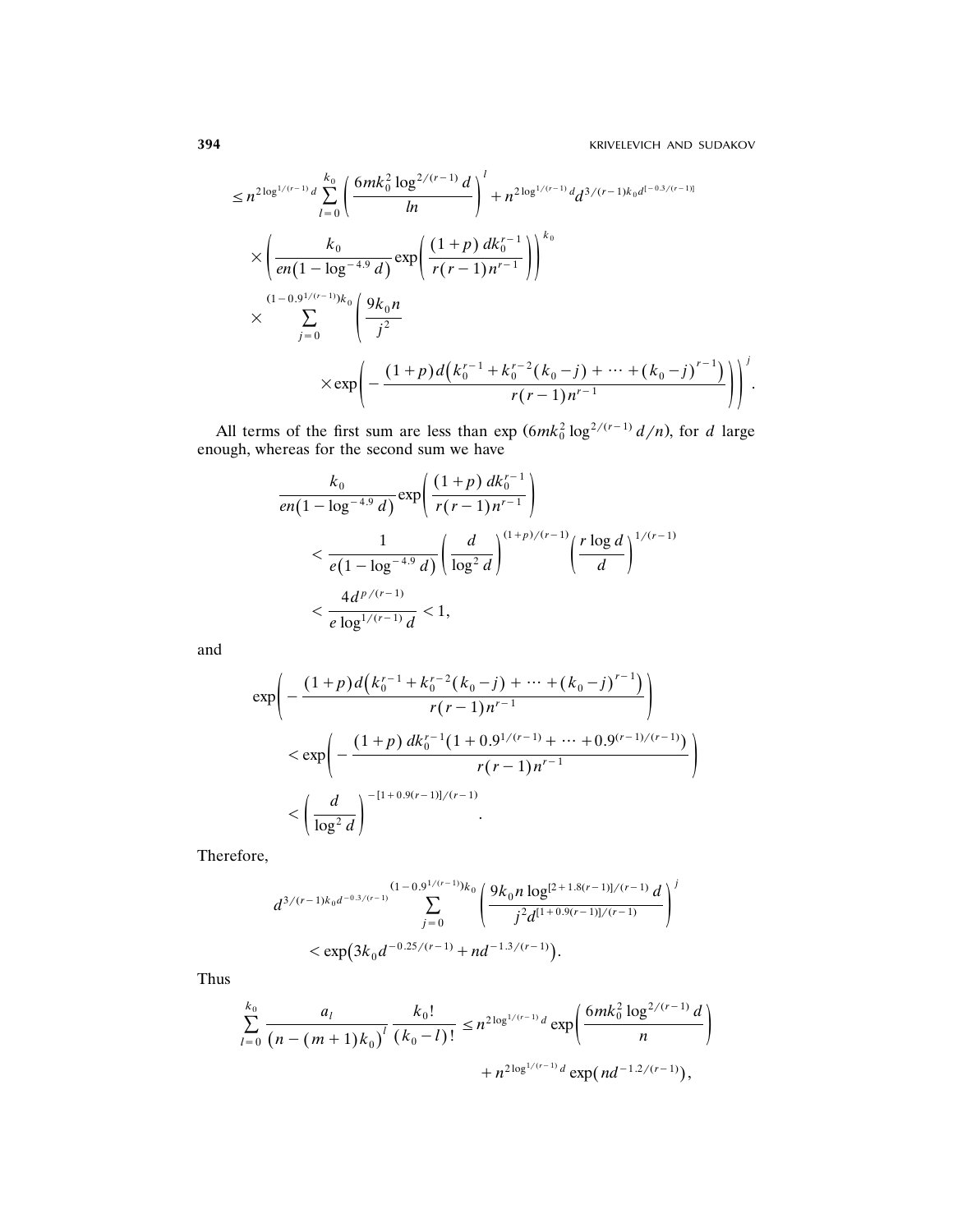and, finally we arrive at

$$
\Pr(Y > 0) \ge \frac{(EY)^2}{EY^2} \ge \left[ \exp\left(\frac{7mk_0^2 \log^{2/(r-1)} d}{n}\right) \right]^{-m}
$$
\n
$$
\ge \exp\left(-7n \log^{2/(r-1)} d\left(\frac{k_0 m}{n}\right)^2\right) \ge \exp\left(-n \log^{-7.5} d\right).
$$

This completes the proof of Lemma 5.2.

The next lemma and its proof are shaped after Lemma 2 of [7].

**Lemma 5.3.** *There is a constant*  $d_0$  *such that if*  $d > d_0$  *and*  $d = o(n^{r-1})$ *, then with probability*  $1 - o(1) - \log^{-1} d$ , *more than*  $n - 2n \log^{-3} d$  vertices of  $H_r(n, p)$  can be *properly colored with less than*

$$
\left(\frac{d}{r\log d}\left(1+\frac{(28r-23)\log\log d}{\log d}\right)\right)^{1/(r-1)}
$$

*colors*.

*Proof.* In the proof we shall use the ''expose-and-merge'' technique introduced by D. Matula [9]. For  $A \subset [n]$  define  $[A]^r = \{ |S| = r | S \subset A \}$  and let

$$
\overline{k_0} = n \left( \frac{r (\log d - (28r - 24) \log \log d)}{d} \right)^{1/(r-1)}, \qquad l_0 = n / (\overline{k_0} \log^{33} d).
$$

Consider the following algorithm:

*Algorithm.*

 $E=\emptyset$  $F_0 := \varnothing$  $W_0 := \varnothing$ **for**  $i = 1$  **to**  $\log^{33} d - \log^{30} d$  **do begin** choose randomly  $A_i \subset [n] \setminus W_i$  with  $|A_i| = n \log^{-28} d$ ; define  $\mathcal{H}_i$  as the hypergraph with the set of vertices  $A_i$  and the set of edges  $E_i$ ,

where each  $e \in [A_i]^r$  belongs to  $E_i$  randomly and independently with probability *p*;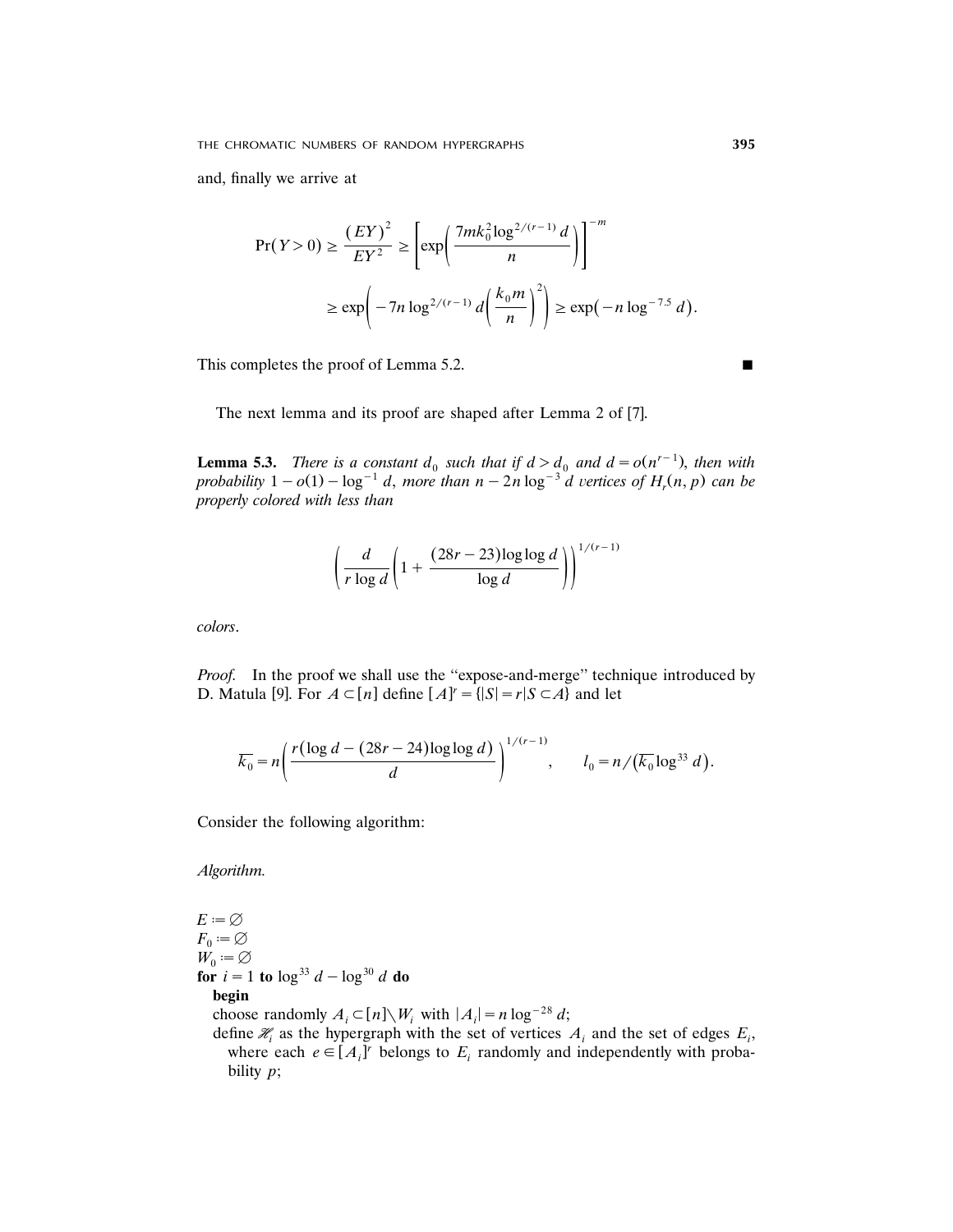choose a family  $\{\mathcal{R}_1^i, \ldots, \mathcal{R}_{l_0}^i\}$  of disjoint independent sets from  $A_i$ , such that  $\sum_{l=0}^{l_0} |\mathcal{R}_l^i| = n \log^{-33} d$ —if it is not possible FAIL;

 $E'_{i} := E_{i} \setminus (E_{i} \cap F_{i-1});$  $E = E \cup E'_i;$  $F_i := F_{i-1} \cup [A_i]^r;$ <br>  $W_i := W_{i-1} \cup \bigcup_{l=1}^{l_0} \mathcal{R}_l^i,$ **end**  $\overline{F} := [\begin{matrix} n \end{matrix}]^r \setminus \bigcup_{i=1}^{\log^{33} d - \log^{30} d} F_i;$ form  $\overline{E} \subset \overline{F}$  by choosing each  $e \in \overline{F}$  to belong to  $\overline{E}$  randomly and independently with probability *p*;  $E := E \cup \overline{E}$ ; output  $E; \{ \mathscr{R}^1_1, \mathscr{R}^1_2, \ldots, \mathscr{R}^{\log^{33} d - \log^{30} d}_{l_0} \};$ **end**

Let us first observe that the probability that  $e \in E$  is equal to p for each  $e \in [n]^r$ , thus the hypergraph  $\mathcal X$  with the set of vertices  $[n]$  and the set of edges *E* may be treated as  $H_r(n, p)$ .

Obviously, we may consider each  $\mathcal{H}_i$  as  $H_r(\bar{n}, p)$ , where  $\bar{n} = n \log^{-28} d$ . Let

$$
\bar{d} = d(\bar{n}, p) = (r-1) \binom{\bar{n}-1}{r-1} p = (1+o(1)) d \log^{-28(r-1)} d.
$$

Then

$$
\overline{k_0} = n \left( \frac{r (\log d - (28r - 24) \log \log d)}{d} \right)^{1/(r-1)} < \overline{n} \left( \frac{r (\log \overline{d} - 3 \log \log \overline{d})}{\overline{d}} \right)^{1/(r-1)}.
$$

Thus from Lemma 5.2, the probability that  $\mathcal{H}_i$  contains no subset with *n* log<sup>-33</sup> *d* <  $\bar{n} \log^{-5} \bar{d}$  elements which can be properly colored using  $\bar{n} \log^{-5} \bar{d}/\bar{k_0}$  colors is less than  $\bar{n}^{-3}$ , so the probability of FAIL in the algorithm is less than  $n^{-2}$ .

Thus, with probability at least  $1-n^{-2}$ , the algorithm finds

$$
(\log^{33} d - \log^{30} d) l_0 = \frac{n - n \log^{-3} d}{\overline{k_0}} < \left(\frac{d}{r \log d} \left(1 + \frac{(28r - 23) \log \log d}{\log d}\right)\right)^{1/(r-1)}.
$$

disjoint sets  $\mathscr{R}_1^1, \mathscr{R}_2^1, \ldots, \mathscr{R}_{l_0}^{\log^{33} d - \log^{30} d}$  such that

$$
\sum_{i} \sum_{l} |\mathcal{R}_{l}^{i}| = (\log^{33} d - \log^{30} d) n \log^{-33} d = n - n \log^{-3} d.
$$

Note that although  $\mathcal{R}_l^i$  is an independent set in  $\mathcal{H}_i$  it is not necessarily independent as a subset of  $\mathcal{H}$ . Let *X* denote the number of edges of  $\mathcal{H}$  contained in  $\mathcal{R}_l^i$  for some  $1 \le i \le \log^{33} d - \log^{30} d$ ,  $1 \le l \le l_0$ . We shall estimate *X* from above.

Let  $e \in [n]^r$  be such that  $e \in E$  and also  $e \subset \mathcal{R}_l^i$  for some *i*, *l*. This can occur only if *e* was chosen as an edge in  $\mathcal{H}_i$  for  $j < i$ . Thus we have that  $e \subset A_i$  and also  $e \subset A_i$ . Since for all *i* we choose  $A_i$  from the set of vertices of size at least  $n \log^{-3} d$ , the probability that for given *i* and *j* the edge *e* is contained in both  $A_i$ and  $A_j$  is less than  $(\log^{-25} d)^{2r}$ . Now observe that for any  $1 \le l \le l_0$  each subset of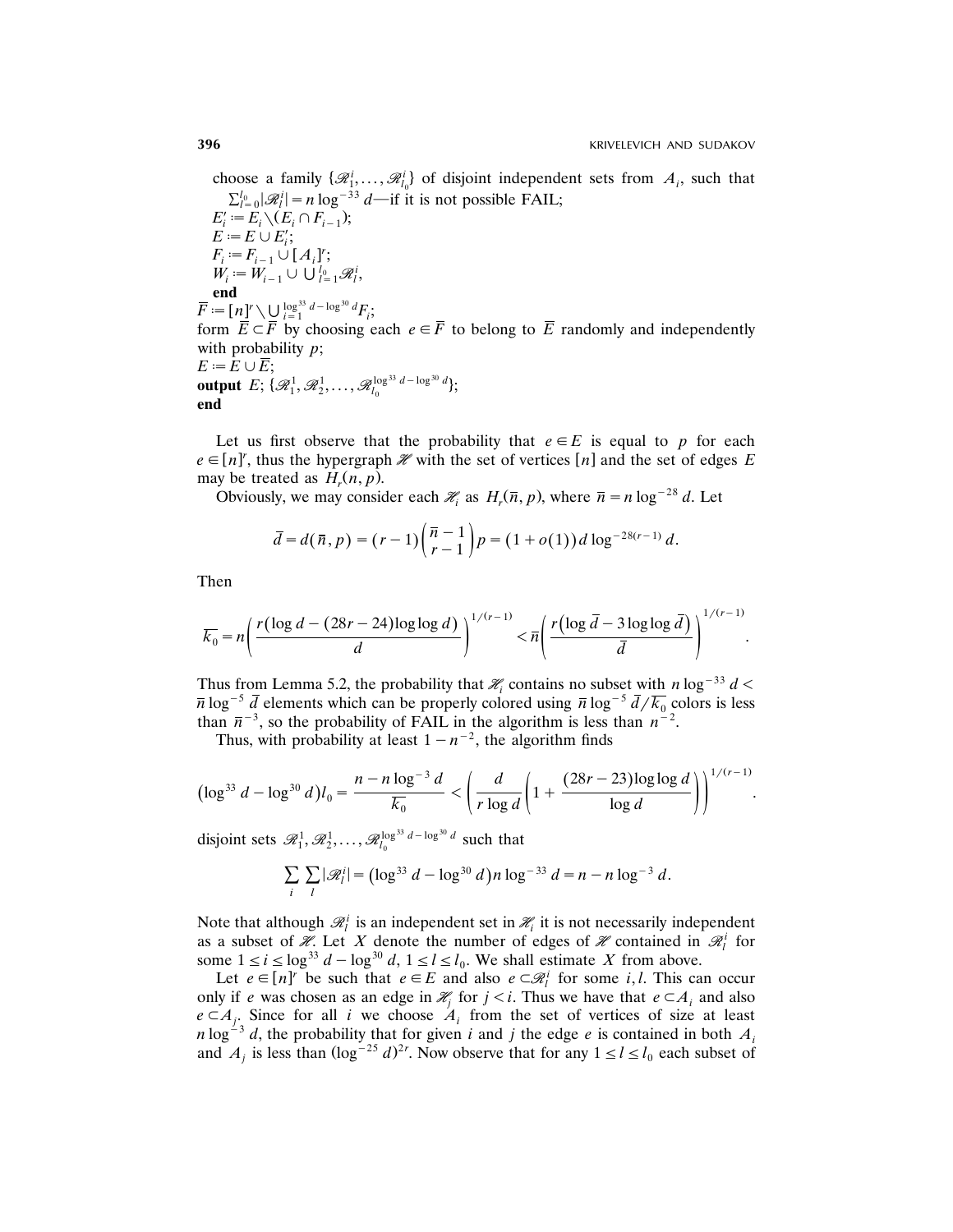l  $A_j$  containing a  $|\mathcal{R}_l|$  elements is equally likely to be chosen as  $\mathcal{R}_l$  (this event | depends only on the structure of  $\mathcal{H}_j$  which is symmetric with respect to the labeling of vertices). Due to Lemma 3.1, we may assume that  $|\mathcal{R}_l| < n((r \log d)/d)^{1/(r-1)}$ for all *i*, *l*. Thus, since  $|A_i| = n \log^{-28} d$ , the probability that all the vertices of the edge *e* are in the same set  $\mathcal{R}$ <sup>*j*</sup> for some *l* is less than

$$
\left(\frac{n\left(\frac{r\log d}{d}\right)^{1/(r-1)}}{n\log^{-28}d}\right)^{r-1} \leq \frac{r\log^{(28r-27)}d}{d}.
$$

The probability that the edge *e* appears in the hypergraph  $\mathcal{H}_j$  is equal to *p*, so finally we have the following upper bound on the expectation of *X*,

$$
EX \le {n \choose r} \bigg( \log^{33} d - \log^{30} d \bigg) \cdot \log^{-50r} d \cdot p \cdot \frac{r \log^{(28r - 27)} d}{d} < n \log^{-5} d.
$$

Therefore, from Markov's inequality,

$$
\Pr\left(X > \frac{1}{r}n\log^{-3}d\right) < \log^{-1}d.
$$

Now for all *i*, *l* delete from  $\mathcal{R}_l^i$  all the vertices of the edges of  $\mathcal{H}$  that are contained in  $\mathcal{R}_l^i$  and denote the obtained sets by  $\overline{\mathcal{R}_l^i}$ . Then

$$
\sum_{i,l} |\overline{\mathcal{R}}_l^i| \ge \sum_{i,l} |\mathcal{R}_l^i| - rX = n - n \log^{-3} d - rX,
$$

so

$$
\Pr\bigg(\sum_{i,l}|\overline{\mathscr{R}}_l^i|\geq n-2n\log^{-3}d\bigg)>1-n^{-2}-\log^{-1}d.
$$

and the assertion of the lemma follows.

*Proof of Theorem 5.1.* From Lemmas 5.3 and 4.1 we have the following estimate,

$$
\Pr\left(\chi(H_r(n, p)) < \left(\frac{d}{r\log d} \left(1 + \frac{(28r - 22)\log\log d}{\log d}\right)\right)^{1/(r-1)}\right) \\
> 1 - o(1) - \log^{-1} d > \frac{1}{2}.
$$

In order to show that essentially the same upper bound on  $\chi_{\gamma}(H_r(n, p))$  holds with much higher probability we use the argument of Frieze. Define  $Y(H_r(n, p))$  to be the minimal size of a set of vertices *S*, such that the induced subhypergraph  $H[V \setminus S]$  can be colored by  $w = \frac{d}{r \log d}(1 + \frac{[(28r - 22) \log \log d]}{\log d})^{1/(r-1)}$ colors. Then  $Y$  is a random variable that satisfies the Lipschitz condition (see [2], Chap. 7 for more details. Denote  $E(Y) = \mu$  and apply the vertex exposure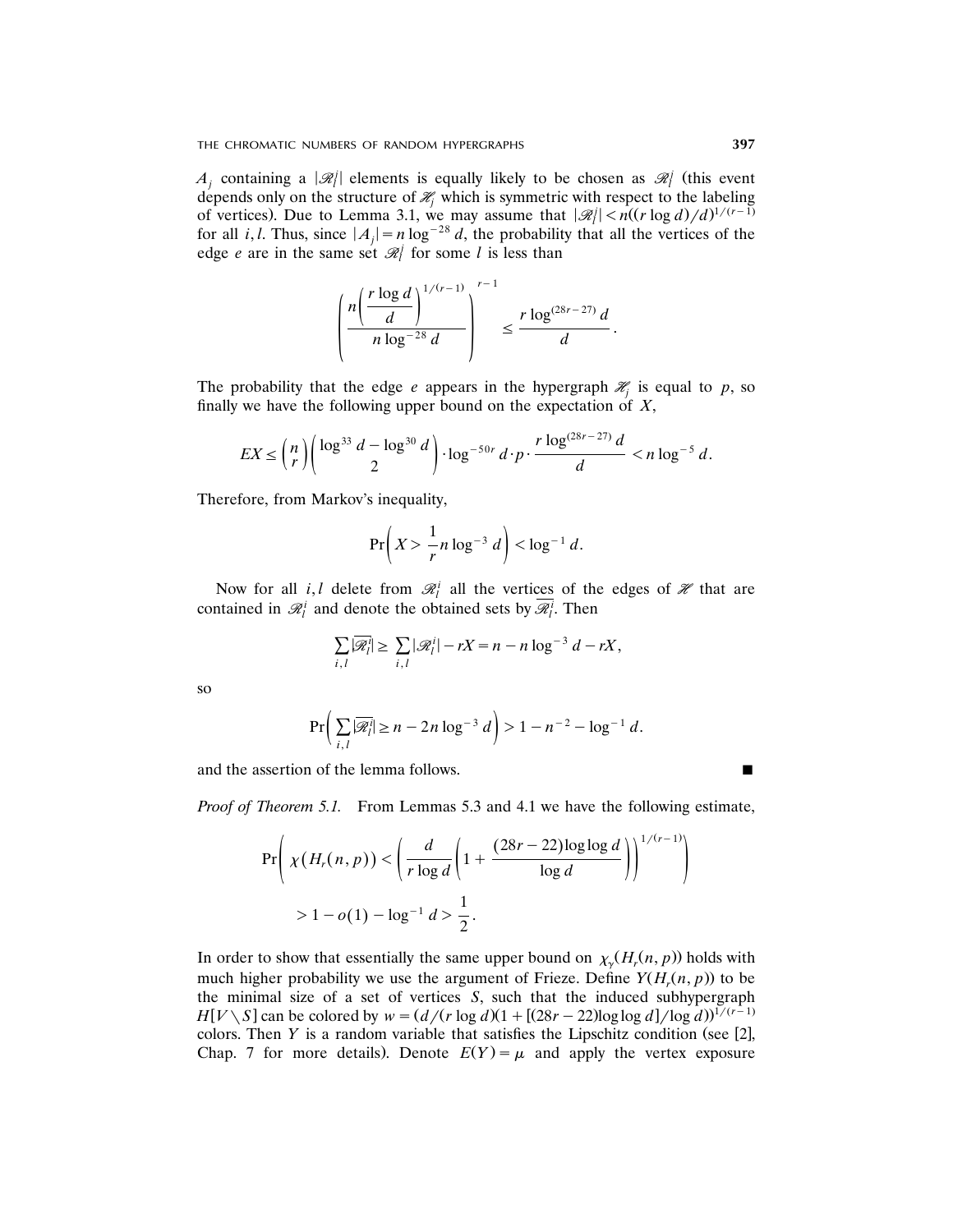martingale on  $H_r(n, p)$ . Then by Azuma's inequality,

$$
\Pr(Y \le \mu - \lambda \sqrt{n-1}) < e^{-\lambda^2/2},
$$
\n
$$
\Pr(Y \ge \mu + \lambda \sqrt{n-1}) < e^{-\lambda^2/2}.
$$

Let  $\lambda$  satisfy  $e^{-\lambda^2/2} = n^{-2}$ . Since  $Pr(Y=0) > 1/2$  we have that  $\mu \le \lambda \sqrt{n-1} =$  $c\sqrt{n \log n}$  for some constant  $c > 0$ . Thus  $Pr(Y \ge 2\lambda\sqrt{n-1}) < n^{-2}$ . Therefore with probability  $1-n^{-2}$  there is a *w*-coloring of all but at most  $c\sqrt{n \log n}$  vertices. By Lemma 4.1 with probability  $1-o(1/n)$  these vertices can be colored by  $(d/[\log^{2(r-1)-0.7} d])^{1/(r-1)}$  colors. Combining these two colorings we get that with probability  $1-o(1/n)$  the hypergraph  $H_r(n, p)$  can be colored by at most

$$
\left(\frac{d}{r\log d}\left(1+\frac{28r\log\log d}{\log d}\right)\right)^{1/(r-1)}
$$

colors. This finishes the proof of Theorem 5.1.  $\blacksquare$ 

**6. THE**  $\gamma$ -CHROMATIC NUMBERS,  $\gamma < r-1$ 

In this section we finish the proof of Theorem 1. Due to the results of the previous section it remains to treat the case  $\gamma < r-1$ . For reader's convenience, we restate the formulation of Theorem 1 for this case.

**Theorem 6.1.** *For every*  $1 \leq \gamma \leq r-2$  *there exists a constant*  $d_0$  *such that if* 

$$
d^{(\gamma)} = d^{(\gamma)}(n, p) = \gamma \binom{r-1}{\gamma} \binom{n-1}{r-1} p \ge d_0
$$

*but*  $d^{(\gamma)} = o(n^{\gamma})$ , *then almost surely* 

$$
\left(\frac{d^{(\gamma)}}{(\gamma+1)\log d^{(\gamma)}}\right)^{1/\gamma}\leq \chi_{\gamma}\big(H_r(n,p)\big)\leq \left(\frac{d^{(\gamma)}}{(\gamma+1)\log d^{(\gamma)}}\left(1+\frac{1}{\log^{0.1} d^{(\gamma)}}\right)\right)^{1/\gamma}.
$$

*Proof of Theorem 6.1.* The lower bound follows immediately from Corollary 3.2, so it is enough to prove the upper bound. The proof of the upper bound relies on the upper bound for the weak chromatic number, given by Theorem 5.1.

Throughout the proof, the symbols  $C_1, C_2, \ldots$  denote positive constants depending only on *r*. Let

$$
u_0 = u_0(n_0, p_{\gamma+1}, \gamma+1) = \left(\frac{d(n_0, p_{\gamma+1}, \gamma+1)}{(\gamma+1)\log d(n_0, p_{\gamma+1}, \gamma+1)}\right)
$$

$$
\times \left(1 + \frac{28(\gamma+1)\log\log d(n_0, p_{\gamma+1}, \gamma+1)}{\log d(n_0, p_{\gamma+1}, \gamma+1)}\right)\right)^{1/\gamma},
$$

where

$$
d(n_0, p_{\gamma+1}, \gamma+1) = {n_0-1 \choose \gamma} \gamma p_{\gamma+1}
$$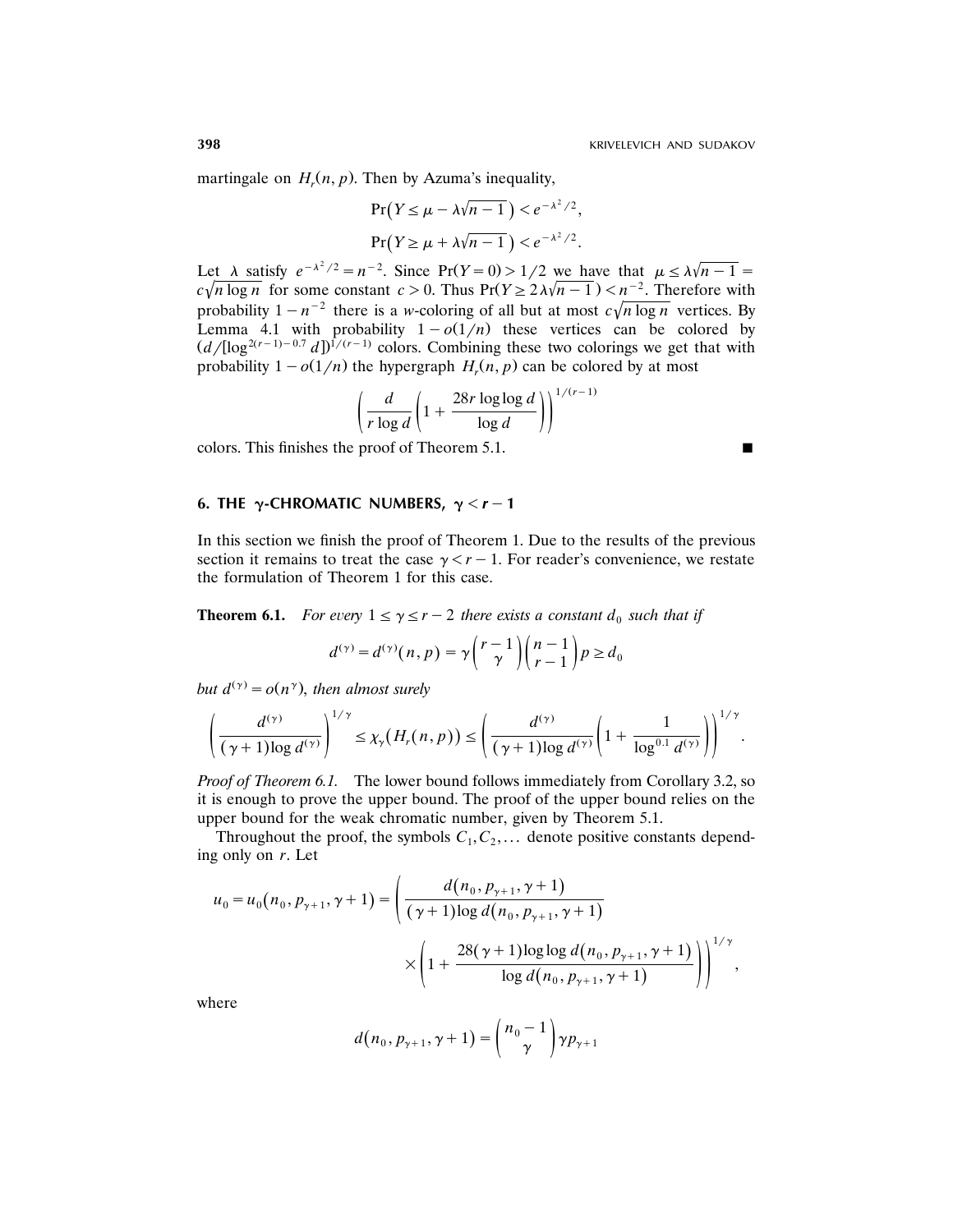and the exact value of the edge probability  $p_{v+1}$  will be defined later. Note that according to Theorem 5.1 the expression in the definition of  $u_0$  is an upper bound on the weak chromatic number of a random  $\gamma + 1$ -uniform hypergraph on  $n_0$ vertices with edge probability  $p_{\gamma+1}$ .

Let  $s = \log^4 d^*$ . We fix a partition of the vertex set *V* into *s* disjoint parts  $V_1, \ldots, V_s$  of sizes  $\lfloor n/s \rfloor$  or  $\lfloor n/s \rfloor$ . For the sake of simplicity we assume that  $n/s$  is integer and then  $|V_i| = n/s$  for  $1 \le i \le s$ . Let  $n_0 = n/s$ .

For  $1 \le i \le s$ , let  $H_i = H_{V_i}^{\ge \gamma+1}$ . A key step in the proof of Theorem 6.1 is the following lemma.

**Lemma 6.2.** *Let*

$$
p_{\gamma+1} = 1 - (1-p)^{\binom{n-n_0}{r-\gamma-1}}.
$$

*There exists a constant*  $C_1$  *such that, for every fixed i,*  $1 \le i \le s$ *, with probability*  $1 - o(s/n)$  all but at most  $C_1 n_0 / \log^3 d^*$  vertices of the hypergraph  $H_i$  can be  $\gamma$ -colored by at most  $u_0 = u_0(n_0, p_{\gamma+1}, \gamma + 1)$  colors.

*Proof.* We represent

$$
H_i = \bigcup_{j=\gamma+1}^r H_{i,j},
$$

where  $H_{i,j} = H_{V_i}^j$ . It is easy to see that the edges of  $H_{i,\gamma+1}$  constitute a great part of the edges of *H* , so the most important task for us will be to color properly the *<sup>i</sup>* subhypergraph  $H_{i, \gamma+1}$ . For each  $\gamma + 1 \leq j \leq r$  denote

$$
p_j = 1 - (1-p)^{\binom{n-n_0}{r-j}},
$$

and note that

$$
\left(\frac{n}{2(r-j)}\right)^{r-j} p \le p_j \le \binom{n}{r-j} p. \tag{7}
$$

Now observe crucially that for every subset  $e \subset V_i$  of size  $|e| = j$ , where  $\gamma + 1 \leq j$  $\leq$ r, the probability of the event "*e* is an edge of  $H_i$ " is exactly  $p_i$ . Moreover, all such events are mutually independent. This enables us to treat each of the subhypergraphs  $H_{i,j}$  as a random hypergraph from the probability space  $H_j(n_0, p_j)$ .

Let us first expose the edges of  $H_{i, \gamma+1}$ . Note that a  $\gamma$ -coloring of this subhypergraph is a *weak* coloring, since all edges of  $H_{i, \gamma+1}$  have size  $\gamma + 1$ . Recalling that  $H_{i, \gamma+1}$  is an element of the probability space  $H_{\gamma+1}(n_0, p_{\gamma+1})$ , we can use the result of Theorem 5.1 in order to claim that with probability  $1 - o(s/n)$  the y-chromatic number of  $H_{i, \gamma+1}$  is at most  $u_0$ . Moreover, due to Lemma 3.1 the  $\gamma$ -independence number of  $H_{i, \gamma+1}$  is at most, say  $2n_0/u_0$  with probability  $1-o(s/n)$ .

Fix some  $\gamma$ -coloring  $f: V_i \to \{1, ..., u_0\}$  of  $H_{i, \gamma+1}$  by  $u_0$  colors with color classes  $T_1, \ldots, T_{u_0}$  each of size at most  $2n_0/u_0$ . Now we expose the edges of the subhypergraphs  $H_{i,j}$  for  $j > \gamma + 1$ . We call an edge  $e \in \bigcup_{j=\gamma+2}^r E(H_{i,j})$  *bad* if it improperly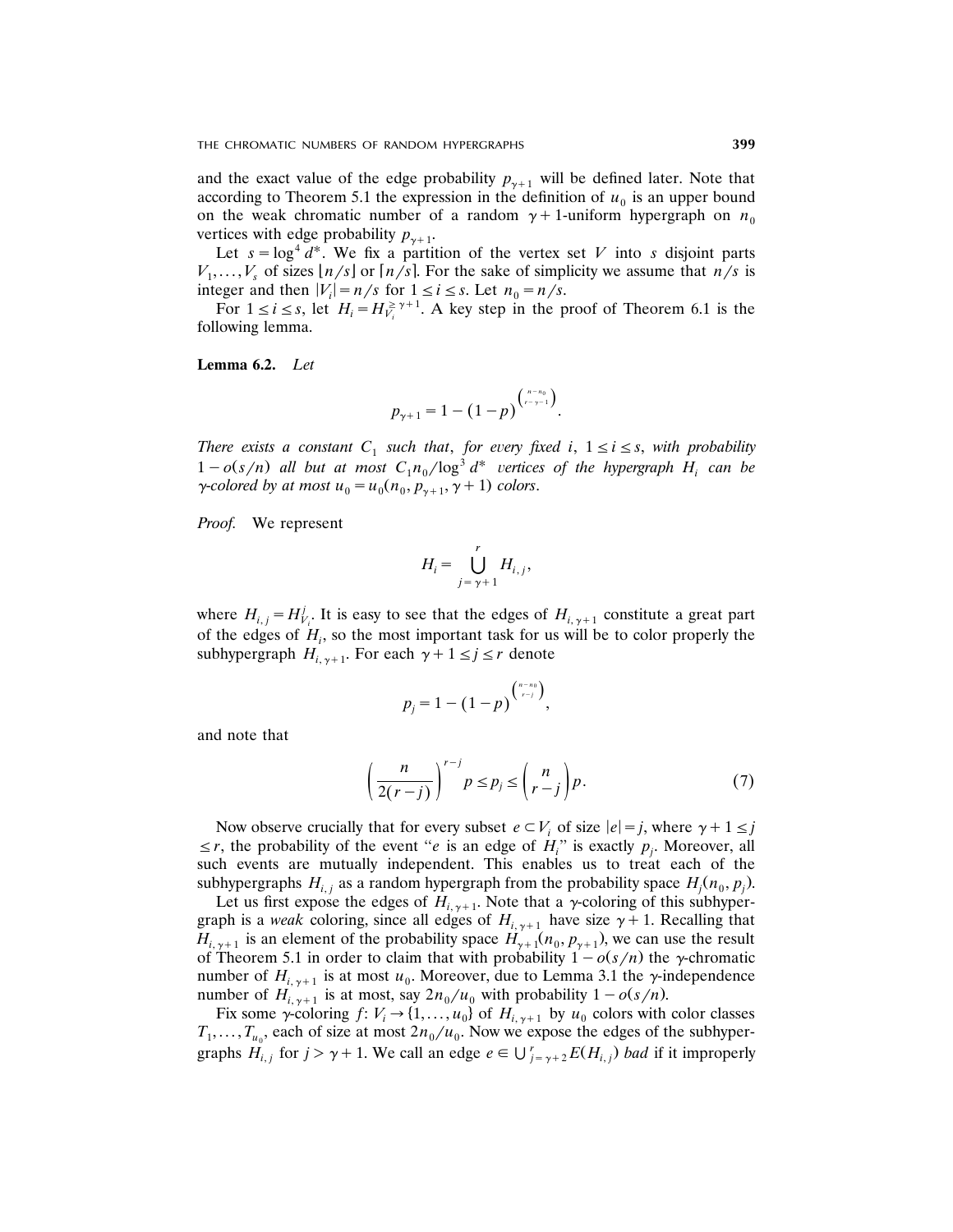$\gamma$ -colored by *f*, that is, there exists a color class  $T_l$  such that  $|e \cap T_l| \geq \gamma + 1$ . Let  $X_i$ be the number of bad edges in  $H_i$ . Note that each bad edge has at least  $\gamma + 2$ vertices in common with  $V_i$ . Therefore the expectation of  $X_i$  can be estimated as follows,

$$
EX_{i} \leq p \sum_{l=1}^{u_{0}} \left( \left( \frac{|T_{l}|}{\gamma + 1} \right) n_{0} \left( r - \gamma - 2 \right) + \sum_{j=\gamma+2}^{r} \left( \frac{|T_{l}|}{j} \right) \left( \frac{n}{r - j} \right) \right)
$$
  
\n
$$
\leq u_{0} p \left( \left( \frac{2n_{0}}{u_{0}} \right) n_{0} \left( r - \gamma - 2 \right) + (r - \gamma - 1) \left( \frac{2n_{0}}{u_{0}} \right) \left( r - \gamma - 2 \right) \right)
$$
  
\n
$$
\leq 2u_{0} p \left( \frac{2n_{0}}{u_{0}} \right) n_{0} \left( r - \gamma - 2 \right) \leq \frac{2u_{0} p \left( \frac{2n_{0}}{u_{0}} \right)^{\gamma+1} n_{0} n^{r - \gamma - 2}}{(\gamma + 1)!} \leq \frac{4n^{r - \gamma - 2} n_{0}^{\gamma + 2} p}{u_{0}^{\gamma}}.
$$

Substituting the expression from the definition of  $u_0$  and using estimate (7) for  $p_{\gamma+1}$ , we get

$$
EX_{i} \leq \frac{4n^{r-\gamma-2}n^{\gamma+2}p}{\frac{d(n_{0}, p_{\gamma+1}, \gamma+1)}{(\gamma+1)\log d(n_{0}, p_{\gamma+1}, \gamma+1)}} \leq \frac{4(\gamma+1)n^{r-\gamma-2}n_{0}^{\gamma+2}\log(n^{r-1}p)p}{\left(\frac{n_{0}-1}{\gamma}\right)^{\gamma}\gamma\left(\frac{n}{2(r-\gamma-1)}\right)^{r-\gamma-1}p}
$$
  

$$
\leq C_{2}\frac{n_{0}^{2}\log d^{*}}{n} = C_{2}\frac{n_{0}}{\log^{3}d^{*}}.
$$

The random variable  $X_i$  is naturally represented as a sum of independent indicator random variables and thus standard exponential bounds on the tails of  $X_i$  can be applied to show that with probability  $1 - o(s/n)$  we have  $X_i \leq 2C_2 n_0 / \log^3 d^*$ . Take a union  $U_i$  of all bad edges, it contains at most  $2rC_2n_0/\log^3 d^*$  vertices. The subhypergraph of  $H_1$  spanned by  $V_i \setminus U_i$  is clearly  $\gamma$ -colorable in  $u_0$  colors, thus proving the claim of the lemma with  $C_1 = 2rC_2$ .

Applying Lemma 6.2 to each of the subsets  $V_i$  for  $1 \le i \le s$  and using distinct colors for every *i*, we get the following intermediate result:

**Corollary 6.3.** *There exists a constant*  $C_1$  *such that the probability*  $1 - o(s^2/n)$  *all* but at most  $C_1 n / \log^3 d^*$  vertices of  $H_r(n, p)$  can be  $\gamma$ -colored in at most su<sub>0</sub> colors.

Now we plug in Lemma 4.1 and get the following upper bound on the  $\gamma$ -chromatic number of  $H_r(n, p)$ .

**Corollary 6.4.** With probability  $1 - o(s^2/n)$  the  $\gamma$ -chromatic number of  $H_r(n, p)$  is at most  $su_0 + (d^*/\log^{2\gamma - 0.7} d^*)^{1/\gamma}$ .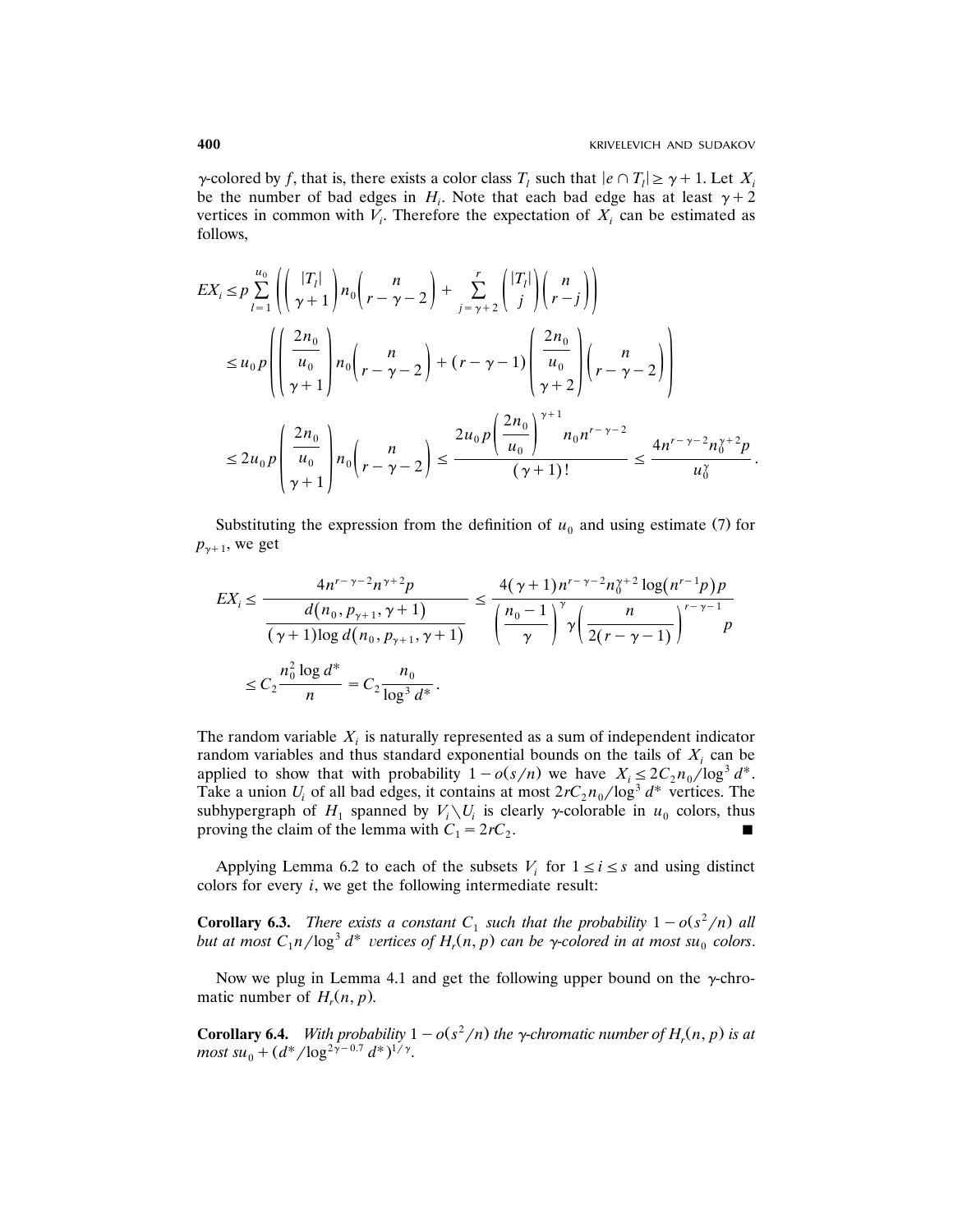THE CHROMATIC NUMBERS OF RANDOM HYPERGRAPHS **401**

The proof is almost finished. It remains only to write the bound from Corollary 6.4 in a more "visible" form. This can be done by performing routine (but rather tedious. arithmetic manipulations. Below we present them in a somewhat sketchy way. Let *A* denote the bound of Corollary 6.4. We will use the following trivial inequalities:  $1/(a - b) \le (1 + 2b/a)/a$  for  $0 < b \le a/2$ ; and  $(1 + a)(1 + b) \le 1 + 3a$ . for  $0 < b \le a \le 1$ . Substituting the definition of  $u_0$  and denoting for brevity  $d(n_0)$  =  $d(n_0, p_{\gamma+1}, \gamma + 1)$  we get

$$
A \leq s \left( \frac{d(n_0)}{(\gamma + 1) \log d(n_0)} \left( 1 + \frac{28(\gamma + 1) \log \log d(n_0)}{\log d(n_0)} \right) \right)^{1/\gamma} + \left( \frac{d^*}{\log^{2\gamma - 0.7} d^*} \right)^{1/\gamma}
$$
  

$$
\leq s \left( \frac{d(n_0)}{(\gamma + 1) \log d(n_0)} \left( 1 + \frac{1}{\log^{0.2} d(n_0)} \right) \right)^{1/\gamma}.
$$

Now we bound  $d(n_0)$  as follows,

$$
d(n_0) \leq {n_0-1 \choose \gamma} \gamma {n-n_0 \choose r-\gamma-1} p \leq \frac{n_0^{\gamma}}{\gamma!} \gamma \frac{n^{r-\gamma-1}}{(r-\gamma-1)!} p = \frac{\gamma n^{r-1} p}{\gamma! (r-\gamma-1)! s^{\gamma}}.
$$

On the other hand,  $d(n_0) \ge n_0^n n^{r-\gamma-1} p/C_3 = d^*/C_3 s^{\gamma}$ . Then  $\log d(n_0) \ge \log d^*$  $\log(C_3 s^{\gamma})$  and thus  $1/\log d(n_0) \leq (1 + C_4 \log \log d^{\gamma}/\log d^{\gamma})/\log d^{\gamma}$ . We get

$$
A \leq \left(\frac{\gamma}{(\gamma+1)!(r-\gamma-1)!} \frac{d^*}{\log d^*} \left(1+\frac{C_5}{\log^{0.2} d^*}\right)\right)^{1/\gamma}.
$$

Now, we use the following inequalities:  $n^{r-1} \leq {n-1 \choose r-1}(r-1)!(1+2r^2/n)$  and also  $\log d^* \geq \log d^{(\gamma)} - \log C_6$ . Then

$$
A \le \left(\frac{\gamma}{\gamma+1} \frac{(r-1)!}{\gamma!(r-\gamma-1)!} \frac{d^*}{(r-1)! \log d^*} \left(1 + \frac{C_5}{\log^{0.2} d^*}\right)\right)^{1/\gamma}
$$
  

$$
\le \left(\frac{\gamma}{\gamma+1} {r-1 \choose \gamma} {n-1 \choose r-1} p \left(1 + \frac{C_7}{\log^{0.2} d^*}\right)\right)^{1/\gamma}
$$
  

$$
\le \left(\frac{d^{(\gamma)}}{(\gamma+1)! \log d^{(\gamma)}} \left(1 + \frac{1}{\log^{0.1} d^{(\gamma)}}\right)\right)^{1/\gamma}.
$$

# **7. CONCLUDING REMARKS**

We have established an asymptotic behavior of the  $\gamma$ -chromatic number of a random *r*-uniform hypergraph  $H_r(n, p)$  for all values of the parameter  $\gamma$  and for all values of the edge probability  $p = p(n)$  down to the case  $p = cn^{-r+1}$  for some constant  $c > 0$ . However, as in the graph case, it turned out that the y-chromatic number of the random hypergraph is asymptotically equal to the ratio of the number of vertices *n* and its  $\gamma$ -independence number. Though this paradigm can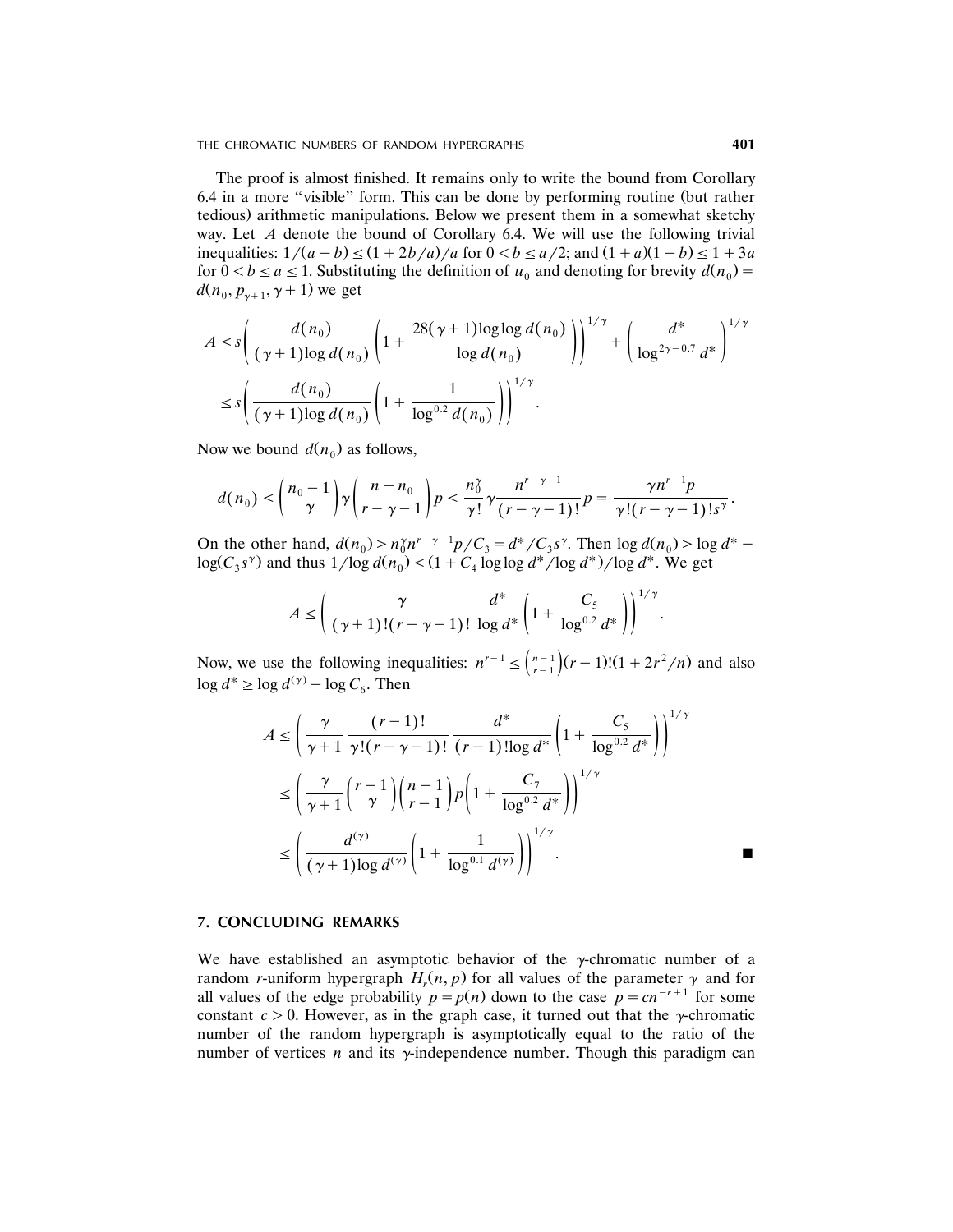be carried over from the graph case to that of hypergraphs, the proof is similar only for the case of the weak chromatic number, corresponding to  $\gamma = r - 1$ . The reason for it is that the standard martingale based techniques, successfully used to establish the asymptotic value of the chromatic number of the random graph  $G(n, p)$ , do not seem to be directly applicable for  $\gamma < r-1$ . This is due to the fact that the  $\gamma$ -chromatic number of a hypergraph *H* is a vertex Lipschitz function only for the case of  $\gamma = r - 1$ . We succeeded to bypass this difficulty by partitioning the vertex set *V(H)* into  $s = \log^4(n^{r-1}p)$  parts  $V_1, \ldots, V_s$  and coloring each part separately. This partition enabled us to use the arguments from the case of the weak chromatic number to color each subhypergraph  $H[V_i]$  and thus to reduce a general case to that of the weak chromatic number.

An interesting related problem, for which the above mentioned difference between the case  $\gamma = r - 1$  and the other cases may also play an important role, is that of determining a concentration of the y-chromatic number of  $H_r(n, p)$ . For a hypergraph theoretic function  $X(H)$  and probability space  $H_r(n, p)$ , we say that  $X(H_r(n, p))$  is *concentrated in width*  $s = s(n, p)$  if there exists a function  $u = u(n, p)$ so that

$$
\lim_{n\to\infty}\Pr(u\leq X(H_r(n,p))\leq u+s)=1.
$$

The question of estimating the width of concentration of the chromatic number of a random graph  $G(n, p)$  is studied in papers [13], [8], [1]. All these papers rely heavily on the fact that the chromatic number of a graph is vertex Lipschitz. In contrast, nobody seems to have addressed the corresponding hypergraph question. Similarly to the problem of determining the asymptotic value of the  $\gamma$ -chromatic number of  $H_r(n, p)$ , the case of the weak chromatic number should be quite similar to the graph case, and most of the results about the concentration of the chromatic number of  $G(n, p)$  can be transferred to this special hypergraph case. However, for every  $\gamma < r-1$  a simple adaptation of the graph arguments does not seem to be possible. New ideas are required to tackle this case.

# **ACKNOWLEDGMENT**

The authors thank the anonymous referees for many helpful comments and in particular for suggesting the use of Talagrand's inequality for proving Lemma 5.2.

# **REFERENCES**

- [1] N. Alon and M. Krivelevich, The concentration of the chromatic number of random graphs, *Combinatorica*, **17**, 303-313 (1997).
- [2] N. Alon and J. Spencer, *The Probabilistic Method*, Wiley, New York, 1992.
- [3] C. Berge, *Hypergraphs*, North-Holland, Amsterdam, 1989.
- [4] B. Bollobás, The chromatic number of random graphs, *Combinatorica*,  $\mathbf{8}$ , 49–55 (1988).
- [5] B. Bollobás, Random Graphs, Academic Press, London, 1985.
- [6] M. Karoński and T. Łuczak, Random hypergraphs, in *Combinatorics*, *Paul Erdös is* eighty, D. Miklós et al., Eds., Bolyai Soc. Math. Studies, Vol. 2, pp. 283-293.